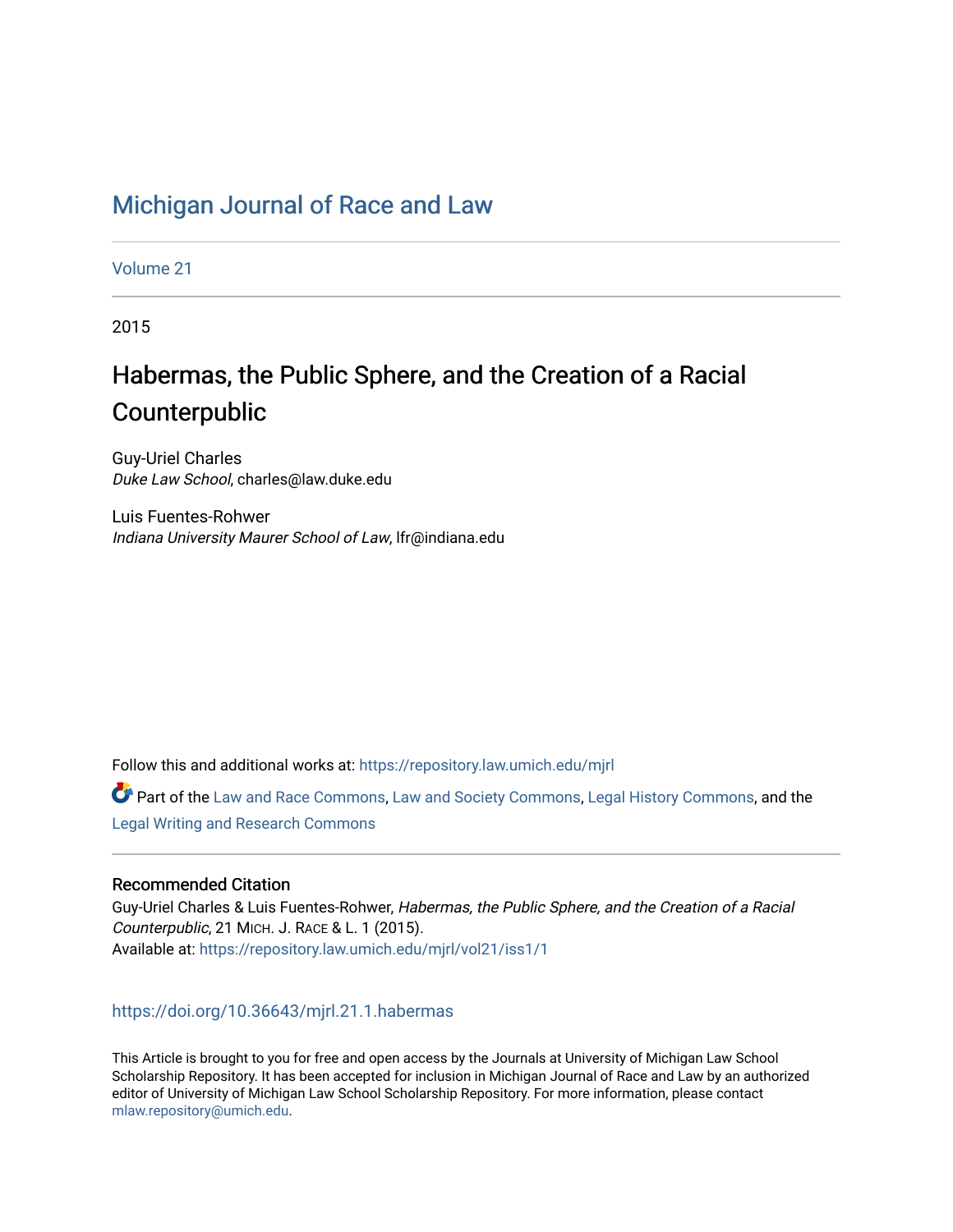## HABERMAS, THE PUBLIC SPHERE, AND THE CREATION OF A RACIAL COUNTERPUBLIC

*Guy-Uriel Charles\* & Luis Fuentes-Rohwer\*\**

#### TABLE OF CONTENTS

|                                                                                                                      | $\mathbf{1}$  |
|----------------------------------------------------------------------------------------------------------------------|---------------|
| I. THE PUBLIC SPHERE AND THE COUNTERPUBLIC                                                                           | $\mathcal{E}$ |
| II. LAW REVIEWS AS HABERMASIAN PUBLICS                                                                               | 10            |
|                                                                                                                      | 10            |
| B. The Rise of Counterpublics: Against Equality and Universal                                                        |               |
| $Access \dots \dots \dots \dots \dots \dots \dots \dots \dots \dots \dots \dots \dots \dots \dots \dots \dots \dots$ | 14            |
| III. CREATING A RACIAL COUNTERPUBLIC: THE MICHIGAN                                                                   |               |
| JOURNAL OF RACE AND LAW                                                                                              | 16            |
|                                                                                                                      | 20            |
|                                                                                                                      |               |

## INTRODUCTION

In *The Structural Transformation of the Public Sphere*,<sup>1</sup> Jürgen Habermas documented the historical emergence and fall of what he called the bourgeois public sphere, which he defined as "[a] sphere of private people come together as a public . . . to engage [public authorities] in a debate over the general rules governing relations in the basically privatized but publicly relevant sphere of commodity exchange and social labor."2 This was a space where individuals gathered to discuss with each other, and sometimes with public officials, matters of shared concern. The aim of these gatherings was not simply discourse; these gatherings allowed the bourgeoisie to use their reason to determine the boundaries of public and private and to self-consciously develop the public sphere. As Habermas writes, "[t]he medium of this political confrontation was . . . people's public use of their reason."3 The bourgeois public didn't simply participate, but it did so both directly and critically.

The development of the bourgeois public as a critical, intellectual public took place in coffeehouses, in salons, and table societies.4 In Great

<sup>\*</sup> Charles S. Rhyne Professor of Law, Duke Law School. Professor Charles graduated from Michigan Law School in 1996. He was the Journal's first Editor-in-Chief.

<sup>\*\*</sup> Professor of Law and Harry T. Ice Fellow, Indiana University Maurer School of Law. Professor Fuentes-Rohwer graduated from the Law School in 1997. He was an Executive Editor for Volume 1 of the Journal.

<sup>1.</sup> JÜRGEN HABERMAS, THE STRUCTURAL TRANSFORMATION OF THE PUBLIC SPHERE: AN INQUIRY INTO A CATEGORY OF BOURGEOIS SOCIETY (Thomas Burger trans., The MIT Press 1991) (1962).

<sup>2.</sup> *Id*. at 27.

<sup>3.</sup> *Id*.

<sup>4.</sup> *See id*. at 30.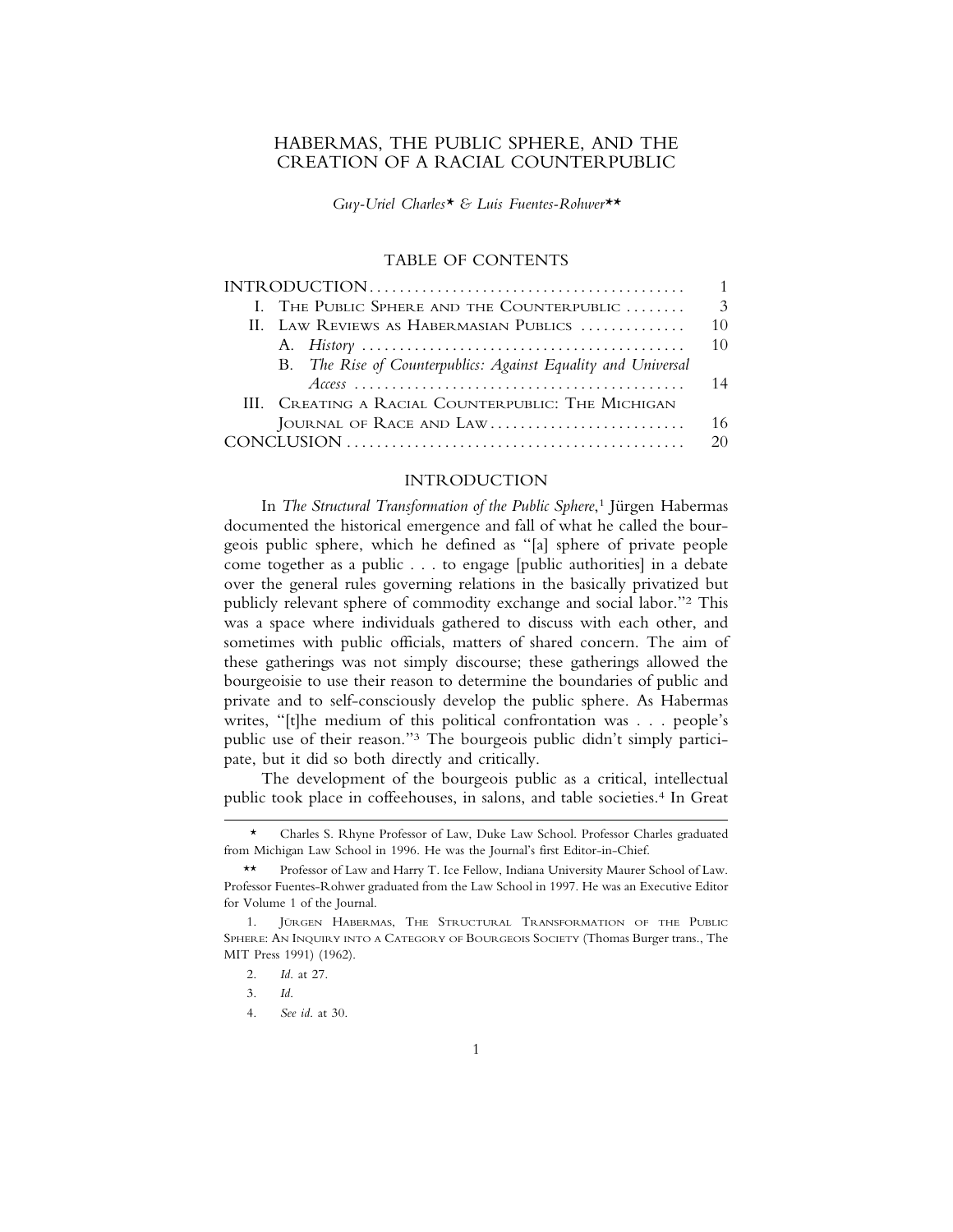Britain, Germany, and France, particularly, the coffeehouses and the salons "were centers of criticism—literary at first, then also political—in which began to emerge, between aristocratic society and bourgeois intellectuals, a certain parity of the educated."5 Intellectual equals came together and deliberated, an equality that was key in ensuring the requisite openness and deliberation. No one person dominated the discussion due to his status within the deliberative community. Instead, and above all else, the "power of the better argument" won out.6

Two conditions were critical to these deliberations. First, equality was key to the public sphere.7 Membership in the public sphere meant that no one person was above the other and all arguments were similarly treated and scrutinized. Second, the principle of universal access was crucial.8 The doors of the deliberative space were open to all comers and no group or person was purposefully shut out. Seen together, these two conditions provide a blueprint for deliberative practices in a democratic society.

In the public sphere, reason through speech served as the principal medium of communication. As Nancy Fraser explains:

[The public sphere] designates a theater in modern societies in which political participation is enacted through the medium of talk. It is the space in which citizens deliberate about their common affairs, hence, an institutionalized arena of discursive interaction. This arena is conceptually distinct from the state; it [is] a site for the production and circulation of discourses that can in principle be critical of the state.<sup>9</sup>

Further, according to Michael Warner, "[p]ublic issues were depersonalized so that any person would, in theory, have the ability to offer an opinion about them, submitting that opinion to the impersonal test of public debate without personal hazard."10 As such, the bourgeois public sphere served as a forum where a critically debating public arose. More specifically, this sphere operated as a forum for counter-opinion; its members, as part of a rational, engaged public, stood in contraposition to the power of the state. Importantly, it also served as "an institutional mechanism for 'rationalizing' political domination by rendering states accountable to (some of) the citizenry."11

10. Michael Warner, *The Mass Public and the Mass Subject*, *in* HABERMAS AND THE PUBLIC SPHERE 382 (Craig Calhoun ed., 1992).

11. Fraser, *supra* note 9, at 4.

<sup>5.</sup> *Id*. at 32.

<sup>6.</sup> *Id*. at 54.

<sup>7.</sup> *Id*.

<sup>8.</sup> *See id*. at 85.

<sup>9.</sup> Nancy Fraser, *Rethinking the Public Sphere*: *A Contribution to the Critique of Actually Existing Democracy*, *in* THE PHANTOM PUBLIC SPHERE 2 (Bruce Robbins ed., 1993).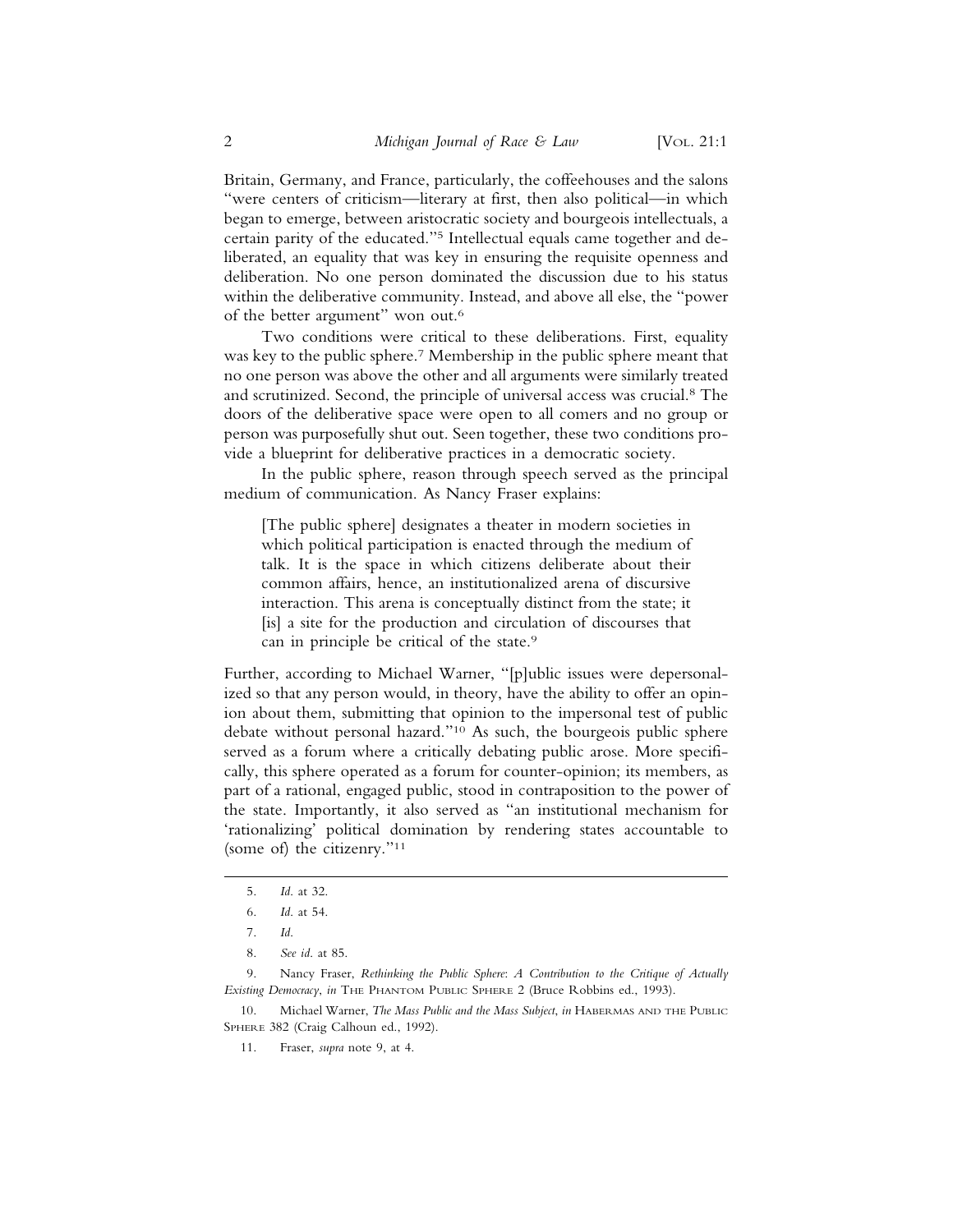As we note above, central to Habermas's account of the rise of the bourgeois public sphere are the principles of universal inclusion and strict equality among members. However, the public sphere was much less open and much less equal than Habermas's historiography suggests. In this Article, we use the Habermasian account of the public sphere and the pushback he received from his critics to tell a story of the creation of one counterpublic, the *Michigan Journal of Race and Law*. 12 Our aim is to reflect and affirm the central components of the Habermasian project, which we understand to be the development of a critical, discursive, and public space that is neither private nor controlled by the state. Thus, like Nancy Fraser, we will "take as a basic premise . . . that something like Habermas's idea of the public sphere is indispensable to critical social theory and to democratic political practice."13 As importantly, we will also affirm the critiques of the Habermasian project. In particular, we will question the normativity and hegemony of the Habermasian bourgeois public sphere and join with the critics of the Habermasian account by presenting a justification for the necessity and creation of counterpublics. We will also argue that something like the idea of a counterpublic sphere is indispensable to social theory and democratic political practice.

Part I of this Article provides a short overview of Habermas's account and a summary of the criticism of his account. Part II tells the story of law reviews as hegemonic public spheres. Part III reflects on the creation of the *Michigan Journal of Race and Law* (*MJRL*) using the frame of the public sphere and the counterpublic sphere. The central aim of this Part is to present *MJRL* as intentionally created and conceived as a counterpublic in opposition to the normalized and hegemonic public sphere, which in the context of this Article is the general interest law review.

#### I. THE PUBLIC SPHERE AND THE COUNTERPUBLIC

According to Habermas, during the late eighteenth and early nineteenth centuries, relatively well-off individuals gathered together, as private individuals, to discuss matters of mutual and public concern.14 The "emergence of this new public space, which effectively formed a zone of mediation between the state and the private individual, shaped and was shaped by the emergence of a philosophical concept and consciousness of 'publics' and their importance."15 Public in this sense is a "loose . . . forum in

<sup>12.</sup> We do not purport here to tell the story of the creation of the *Michigan Journal of Race and Law*. We only purport to tell a subjective story, from our vantage point and from our recollection. Others will certainly have differing accounts, which may differ in critical or trivial respects. We welcome those as well as corrections of our account where objective facts demonstrate otherwise.

<sup>13.</sup> Fraser, *supra* note 9, at 3.

<sup>14.</sup> HABERMAS, *supra* note 1, at 23, 127, 172-73.

<sup>15.</sup> John Michael Roberts & Nick Crossley, *Introduction*, *in* AFTER HABERMAS: NEW PERSPECTIVES ON THE PUBLIC SPHERE 2 (Nick Crossley & John Michael Roberts eds., 2004).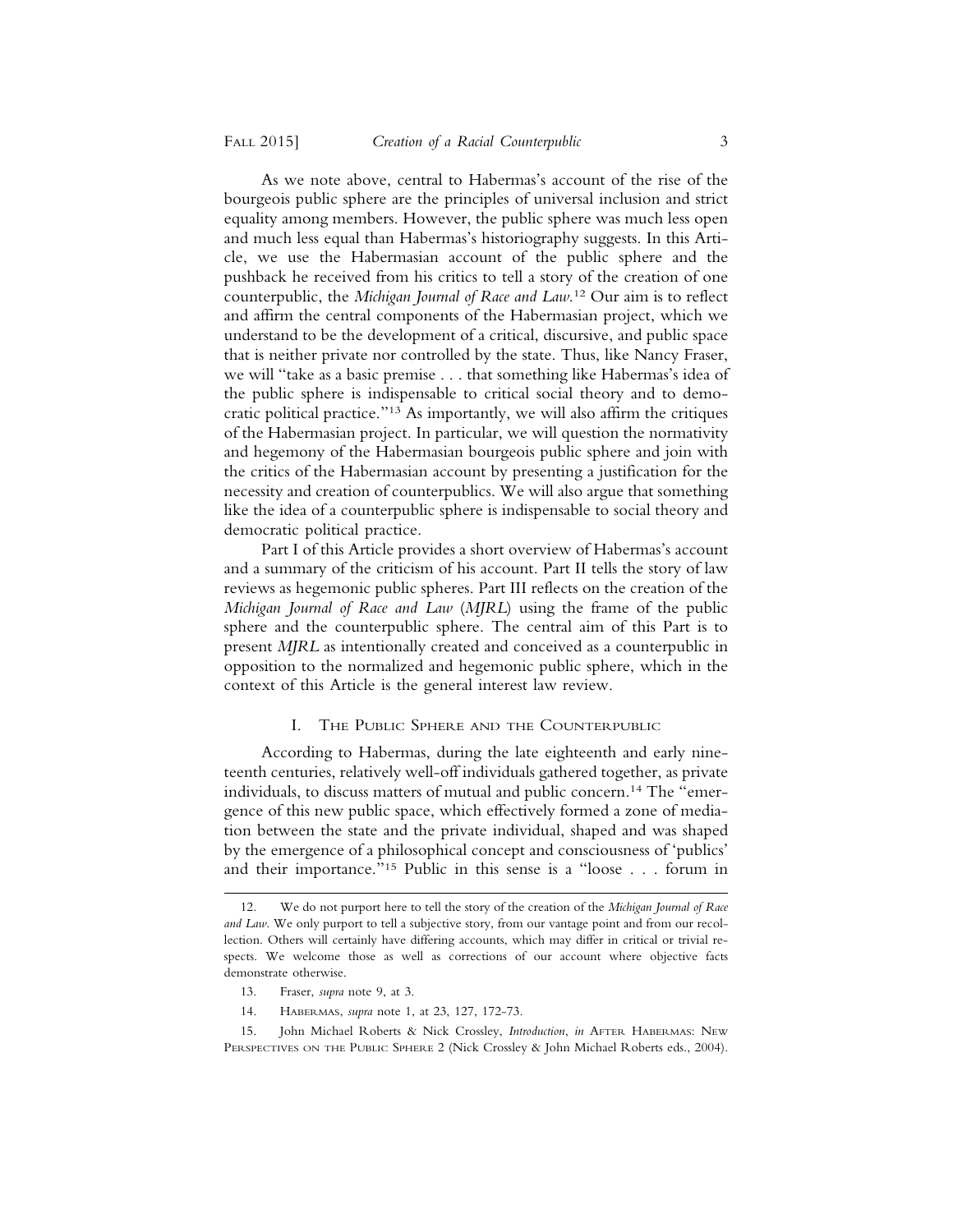which the private people, come together to form a public, readied themselves to compel public authority to legitimate itself before public opinion."16 More specifically, Europeans in the eighteenth and nineteenth centuries came together to deliberate and address issues of general interest.17 The bourgeois publics studied by Habermas were deliberating "over the general rules governing relations in the basically privatized but publicly relevant sphere of commodity exchange and social labor."18 The deliberation of the bourgeois public was the formation of "public opinion" that Habermas defines as "the tasks of criticism and control which a public body of citizens informally—and in periodic elections, formally as well practices vis-à-vis the ruling structure organized in the form of a state."<sup>19</sup>

Habermas notes two preconditions for the bourgeois public sphere. First, the public sphere must be open and accessible to all.<sup>20</sup> Habermas explains that the "public sphere of civil society stood . . . with the principle of universal access. A public sphere from which specific groups would be *eo ipso* excluded was less than merely incomplete; it was not a public sphere at all."21 Second, in the public sphere everyone has an equal voice with influence determined by the force of reason.<sup>22</sup> Participants in the public sphere were not to be distinguished on the basis of their station in life but on the strength of their ideas. Habermas writes that the "bourgeois public's critical public debate took place in principle without regard to all preexisting social and political rank and in accord with universal rules."23 Included in these universal rules was the requirement that public deliberation proceeded "in accord with reason."24 Public opinion was tied to the idea that the "better argument" would win out.25

- 16. HABERMAS, *supra* note 1, at 25-26.
- 17. *See id*. at 25-27.
- 18. *Id*. at 27.

- 20. HABERMAS, *supra* note 1, at 85.
- 21. *Id*.
- 22. *Id*. at 54.
- 23. *Id*.
- 24. *Id*.

25. It is worth quoting Habermas in full: "These rules, because they remained strictly external to the individuals as such, secured space for the development of these individuals' interiority by literary means. These rules, because universally valid, secured a space for the individuated person; because they were objective, they secured a space for what was most subjective; because they were abstract, for what was most concrete. At the same time, the results that under these conditions issued from the public process of critical debate lay claim to being in accord with reason; intrinsic to the idea of a public opinion born of the power of the better argument was the claim to that morally pretentious rationality that strove to discover what was at once just and right." *Id*.

<sup>19.</sup> Jürgen Habermas, *The Public Sphere: An Encyclopedia Article* (1964), 3 NEW GERMAN CRITIQUE 49, 49 (1974).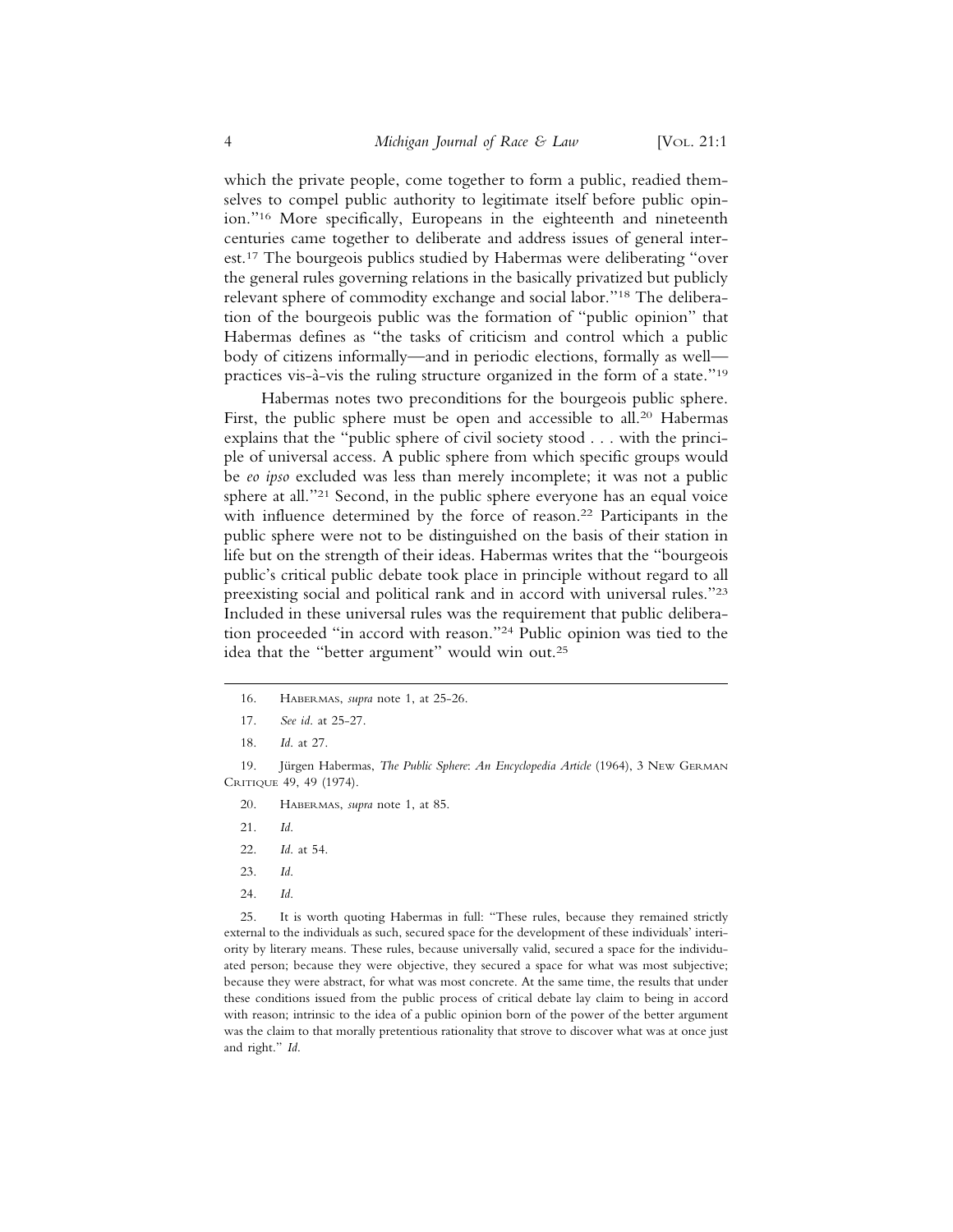However, the public sphere was much less open and much less equal than Habermas's historiography suggests.26 For example, Fraser remarks that "the official public sphere rested on, indeed was importantly constituted by, a number of significant exclusions."27 Under a single public sphere, subordinated groups had no space they could call their own, a forum where they could deliberate amongst themselves about their particular needs.28 Membership in these publics is reflective of social pressures and political hierarchies, thus relegating the principle of universality to mere aspiration, not actual practice. In direct response, Fraser argues that "members of subordinated groups – women, workers, people of color, and gays and lesbians – have repeatedly found it advantageous to constitute alternate publics."29 She labels these new publics "*subaltern counterpublics*."30 These settings play a crucial role vis- $\hat{a}$ -vis the bourgeois public sphere. They were, as Fraser explains, "parallel discursive arenas where members of subordinated social groups invent and circulate counterdiscourses, so as to formulate oppositional interpretations of their identities, interests, and needs."31

Scholars have produced a great deal of evidence for support of this larger critique. Perhaps the most striking example is the late-twentieth century U.S. feminist subaltern counterpublic, with its varied array of journals, bookstores, publishing companies, film and video distribution networks, lecture series, research centers, academic programs, conferences, conventions, festivals, and local meeting places.32 The examples extend much earlier than this, of course. From the time that the leading publics began to engage in their critical projects, counterpublics arose alongside them as spaces where those excluded could engage in similar practices. The example of women is particularly appropriate, in light of the view that "the bourgeois public sphere is essentially, not just contingently, masculinist."33 Women were explicitly shut out of the public sphere, but this fact did not prove to be the end of their public engagements. Instead of ac-

- 30. Fraser, *supra* note 9, at 14.
- 31. *Id*.
- 32. Roberts & Crossley, *supra* note 15.

<sup>26.</sup> *See*, *e*.*g*., Fraser, *supra* note 9, at 5.

<sup>27.</sup> *Id*.

<sup>28.</sup> *Id*. at 14 ("[M]embers of subordinated groups have no arenas for deliberation among themselves about their needs, objectives, and strategies.").

<sup>29.</sup> *Id*.; *see also* MARY P. RYAN, WOMEN IN PUBLIC: BETWEEN BANNERS AND BALLOTS, 1825-1880 (1990); Mary P. Ryan, *Gender and Public Access*: *Women*'*s Politics in Nineteenth Century America*, *in* HABERMAS AND THE PUBLIC SPHERE, *supra* note 10, at 283-84 (explaining that democratic public spaces proliferated and their occupants ranged from working men and immigrants to Blacks and women, all of whom "fought their way into the public from a distinctive position in civil society, usually a place of political marginality and social injustice.").

<sup>33.</sup> JOAN B. LANDES, WOMEN AND THE PUBLIC SPHERE IN THE AGE OF THE FRENCH REVOLUTION 7 (1988).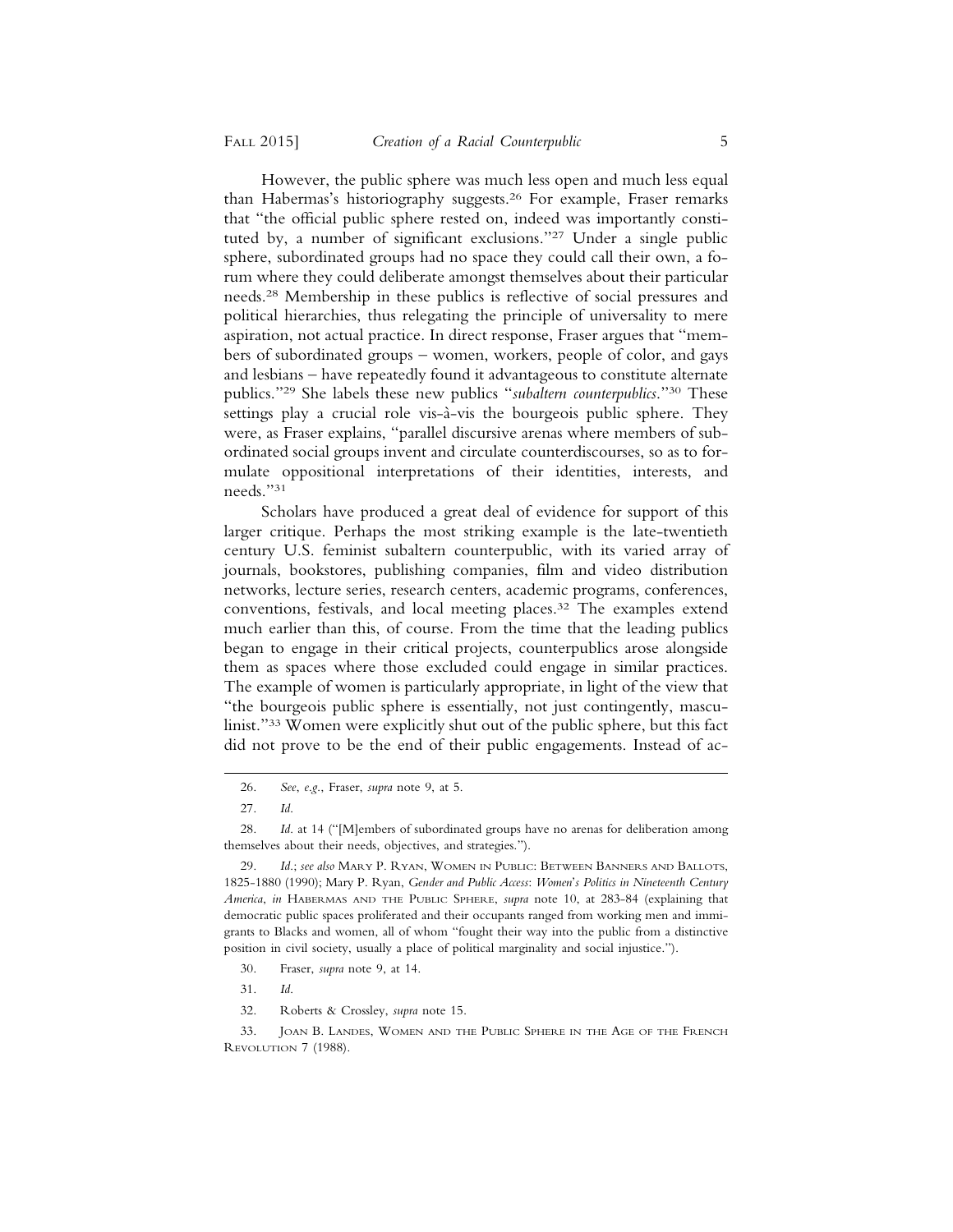cepting defeat, they "found circuitous routes to public influence."34 In the late 1800s, they held public meetings, petitioned state legislatures directly, and appeared at city council meetings, and also lobbied legislatures and public officials, and "even opened an office in Washington to monitor developments in the nation's capital."35 These routes were explicitly political, concerned with affecting public policy through established institutions. But this was not all. Their engagements were also channeled through more unstructured fora, such as "outdoor assemblages, in open, urban spaces, along the avenues, on street corners, and in public squares."36 Even the home felt the influence of these subaltern movements, thus blurring the traditional line between public and private.37

Race offers a second major example.38 In general, Michael Dawson explains that a Black Public Sphere is "a set of institutions, communication networks, and practices which facilitate debate of causes and remedies to the current combination of political setbacks and economic devastation facing major segments of the Black community and the creation of oppositional formations and sites."39 Dawson locates these publics as far back as antebellum America and "as recently as the early 1970's."40 These counterpublics arose in a number of diverse settings. For example:

an active counterpublic was continued through organizations such as the Negro Women's Club Movement, the journals, meetings and activities of the fledgling civil rights organizations, the small but active literary cycles among Black women and men, the activities and debates of Black academics and through the Black church. The blossoming of Black organizational forms in political, economic and social arenas combined with the Harlem renaissance both strengthened the Black counterpublic and increased pressure for African American inclusion in official discourses and oppositional publics.<sup>41</sup>

38. A third major example, that of class, is also deserving of note. *See* Geoff Eley, *Nations*, *Publics*, *and Political Cultures*: *Placing Habermas in the Nineteenth Century*, *in* HABERMAS AND THE PUBLIC SPHERE, *supra* note 10, at 319-25.

39. Michael C. Dawson, *A Black Counterpublic*?: *Economic Earthquakes*, *Racial Agenda*(*s*), *and Black Politics*, *in* THE BLACK PUBLIC SPHERE: A PUBLIC CULTURE BOOK 201 (Black Public Sphere Collective eds., 1995).

- 40. *Id*. at 201, 210.
- 41. *Id*. at 204.

<sup>34.</sup> Ryan, *Gender and Public Access*, *supra* note 29, at 284.

<sup>35.</sup> *Id*. at 281.

<sup>36.</sup> *Id*. at 264.

<sup>37.</sup> *Id*. at 272 ("American women, especially of the urban middle classes, worked just as franticly to infuse the home with social functions, giving new definition to the border between public and private life.").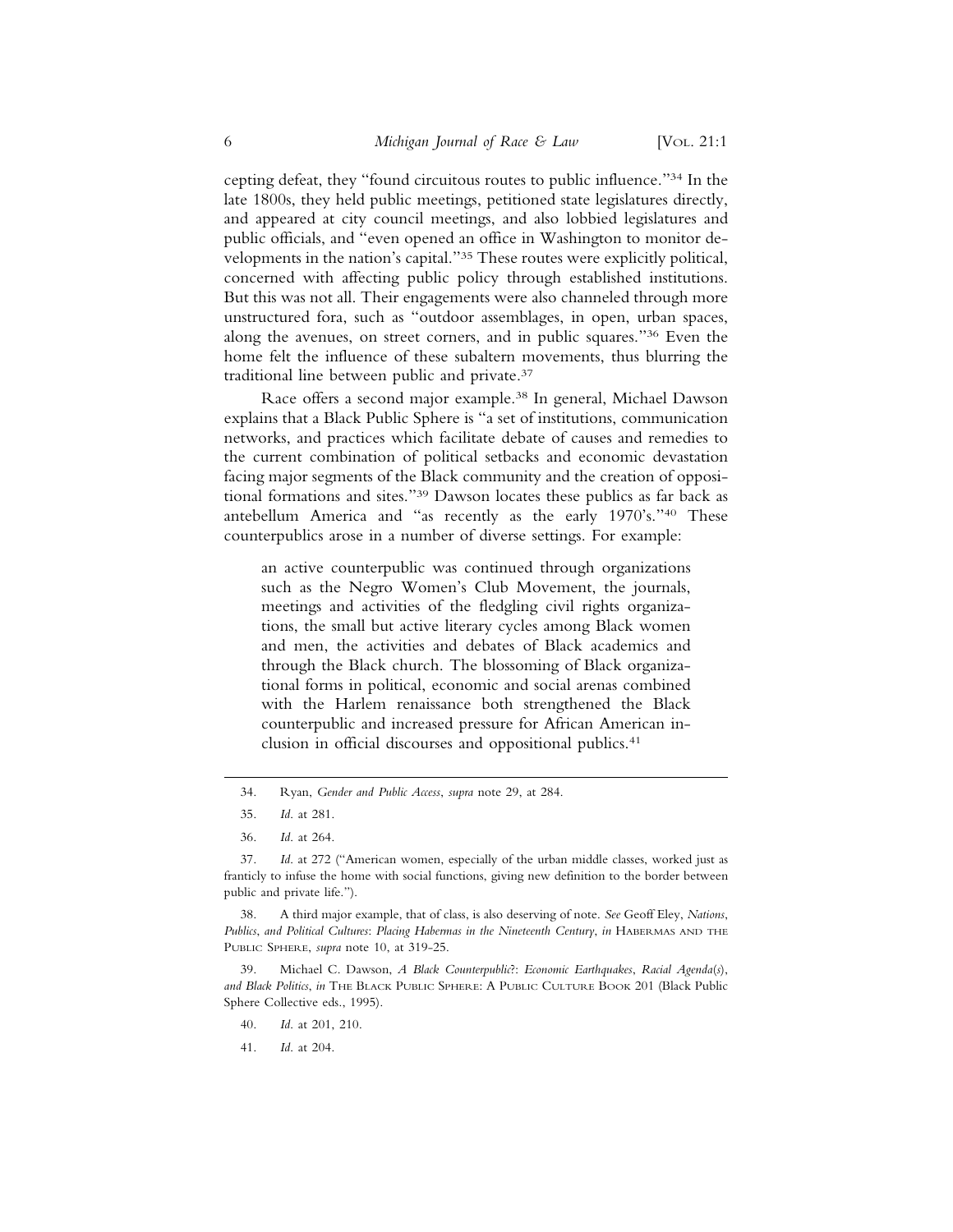In this way, the Black public sphere may be closely linked to its feminist counterparts. Its genesis is also similarly explained, and rather obvious: "[T]he formal expulsion of African Americans at the end of the nineteenth century from official spheres of public discourse and decision-making and the informal exclusion of African Americans from the mainstream of most oppositional movements, led to a dual strategy that was followed by African Americans until the 1960's."42 Interestingly, gender differences also proved too strong and influential in the Black Public Sphere, enough so as to generate the creation of a distinctly Black feminist sphere with its own organizations, literatures, and the like.<sup>43</sup>

These counterpublics share at least two major unifying characteristics. First, they follow the same general formula: exclusion leads to the creation of alternative deliberative spaces for critical engagement. To reiterate, during antebellum America, the fact that women were "excluded, silenced, or shouted down in the public, democratic, and male-dominated space" led them to "carve[ ] out another space in which to invest psychic, social, and political energies."44 The reality of exclusion led to the necessity of a public deliberative space. Second, these subaltern counterpublics were stigmatized by the dominant publics, deemed inferior and unnecessary. The women-friendly salon culture, for example, was stigmatized by the republicans as "effeminate," "artificial," and "aristocratic."45 Despite their hegemonic status, the leading publics were threatened by the mere existence of counterpublics.

Habermas' second precondition, the principle of equal voice, also falls short. The general argument is simple: individuals gained admission to these publics on the basis of private reason, a resource readily available to all. In other words, one is accorded membership to these publics on the strength of one's ability to reason, to exercise one's critical capabilities with others. On this reading, membership in these publics is thus grounded on the equality principle, on the fact that all members are possessors of the ability to reason. This idea of reasoned exchange leads to further benefits. When discoursing with others, for example, "[w]hat you say will carry force not because of who you are but despite of who you are."46 As Michael Warner explains, "Implicit in this principle is a utopian universal-

<sup>42.</sup> *Id*.

<sup>43.</sup> *See id*. at 215; Kimberl´e Crenshaw, *A Black Feminist Critique of Antidiscrimination Law and Politics*, *in* THE POLITICS OF LAW: A PROGRESSIVE CRITIQUE 404-25 (David Kairys ed., 3d ed. 1998).

<sup>44.</sup> Ryan, *Gender and Public Access*, *supra* note 29, at 273.

<sup>45.</sup> Fraser, *supra* note 9, at 5 (quoting JOAN LANDES, WOMEN AND THE PUBLIC SPHERE IN THE AGE OF THE FRENCH REVOLUTION (1988)). Fraser went on to remark that "masculinist gender constructs were built into the very conception of the republican public sphere, as was a logic that led, at the height of Jacobin rule, to the formal exclusion from political life of women." *Id*.

<sup>46.</sup> Warner, *supra* note 10, at 382.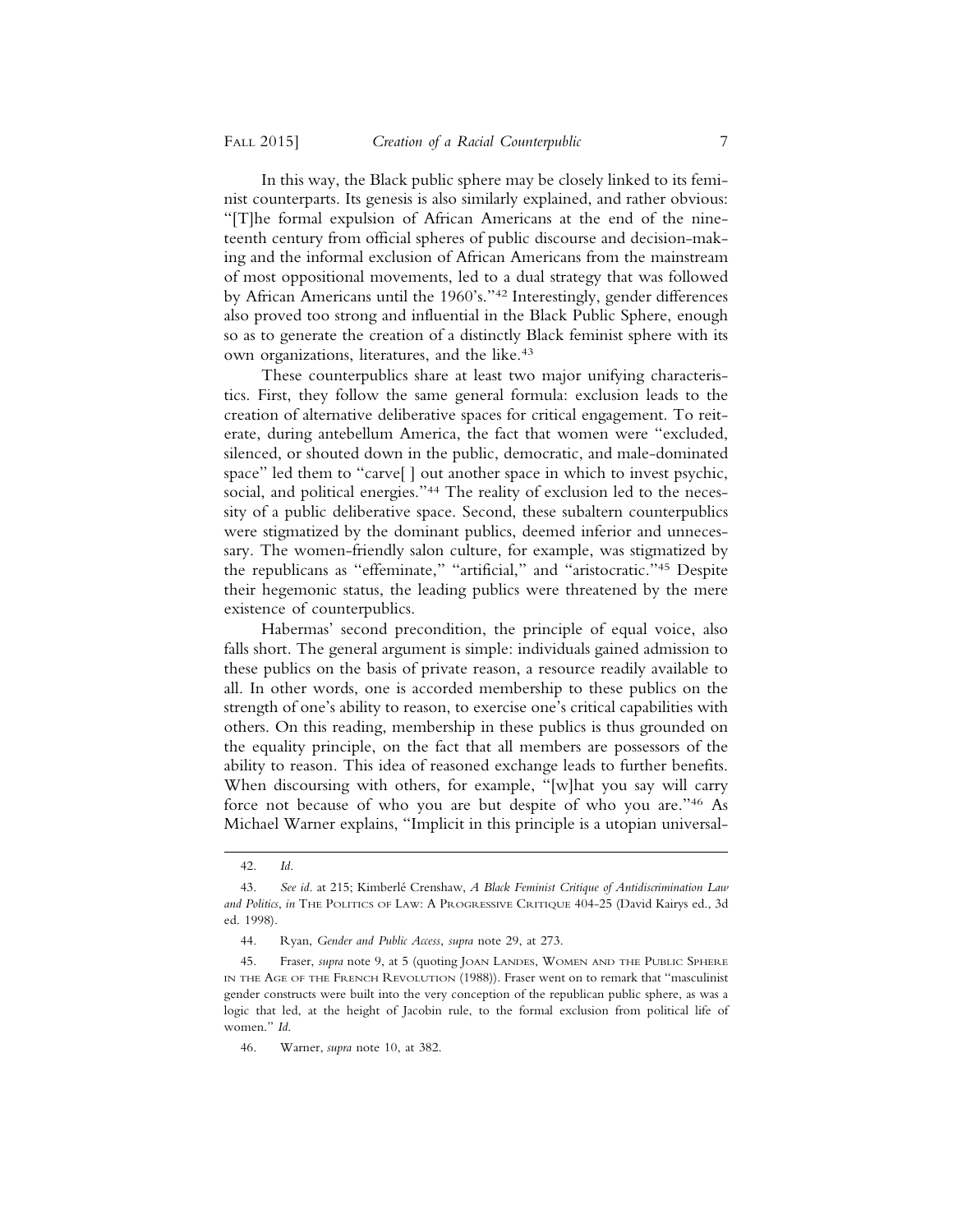ity that would allow people to transcend the given realities of their bodies and their status."47 We are equal *qua* members of the public. As such, it is our voices, our ideas, not our selves, which press on and carry the argument. It is most important not who we are, but what we say. Epistemic authority is a function of ideas and not status.

A leading objection argues that "the ability to abstract oneself in public discussion has always been an unequally available resource."48 In order for the larger claim to work, Warner argues that "[i]ndividuals have to have specific rhetorics of disincorporation; they are not simply rendered bodiless by exercising reason." Yet, he continues, "it is only possible to operate a discourse based on the claim to self-abstracting disinterestedness in a culture where such unmarked self-abstraction is a different resource."49 Warner's conclusion follows earlier claims about unequal access. Despite the public sphere's claim to universality, that is, "[t]he subject who could master this rhetoric in the bourgeois public sphere was implicitly – even explicitly – white, male, literate, and propertied."50 In other words, and notwithstanding its claim to equality and universality, "the bourgeois public sphere continued to rely on features of certain bodies. Access to the public came in the whiteness and maleness that were then denied as forms of positivity."51 This reliance was no mere coincidence, he argues; in fact, "[t]he bourgeois public sphere has been structured from the outset by a logic of abstraction that provides a privilege for unmarked identities: the male, the white, the middle class, the normal."52 To put this point differently, the fact that the larger argument turns to and depends on ready-made concepts such as reason, law, and nature serves not to universalize the public sphere but to narrow it. This is because reason, law, and nature are not concepts that are available to all. Rather, they are reserved for those deemed ideologically and politically superior. Not all men, on this reading, are considered equal.<sup>53</sup>

Once we understand the public sphere as a forum of privilege, two further arguments come into fuller view. First, as Nancy Fraser explains:

[Habermas'] narrative . . . like the bourgeois conception itself, is informed by an underlying evaluative assumption, namely, that the institutional confinement of a public life to a single,

- 47. *Id*.
- 48. *Id*.
- 49. *Id*.
- 50. *Id*.
- 51. *Id*.
- 52. *Id.* at 383.

<sup>53.</sup> *See* LANDES, *supra* note 33, at 11 ("[T]he central categories of bourgeois thought – universal reason, law, and nature – are embedded in an ideologically sanctioned order of gender differences and public-private spheres which grounds the institutional and cultural geography of the new public sphere.").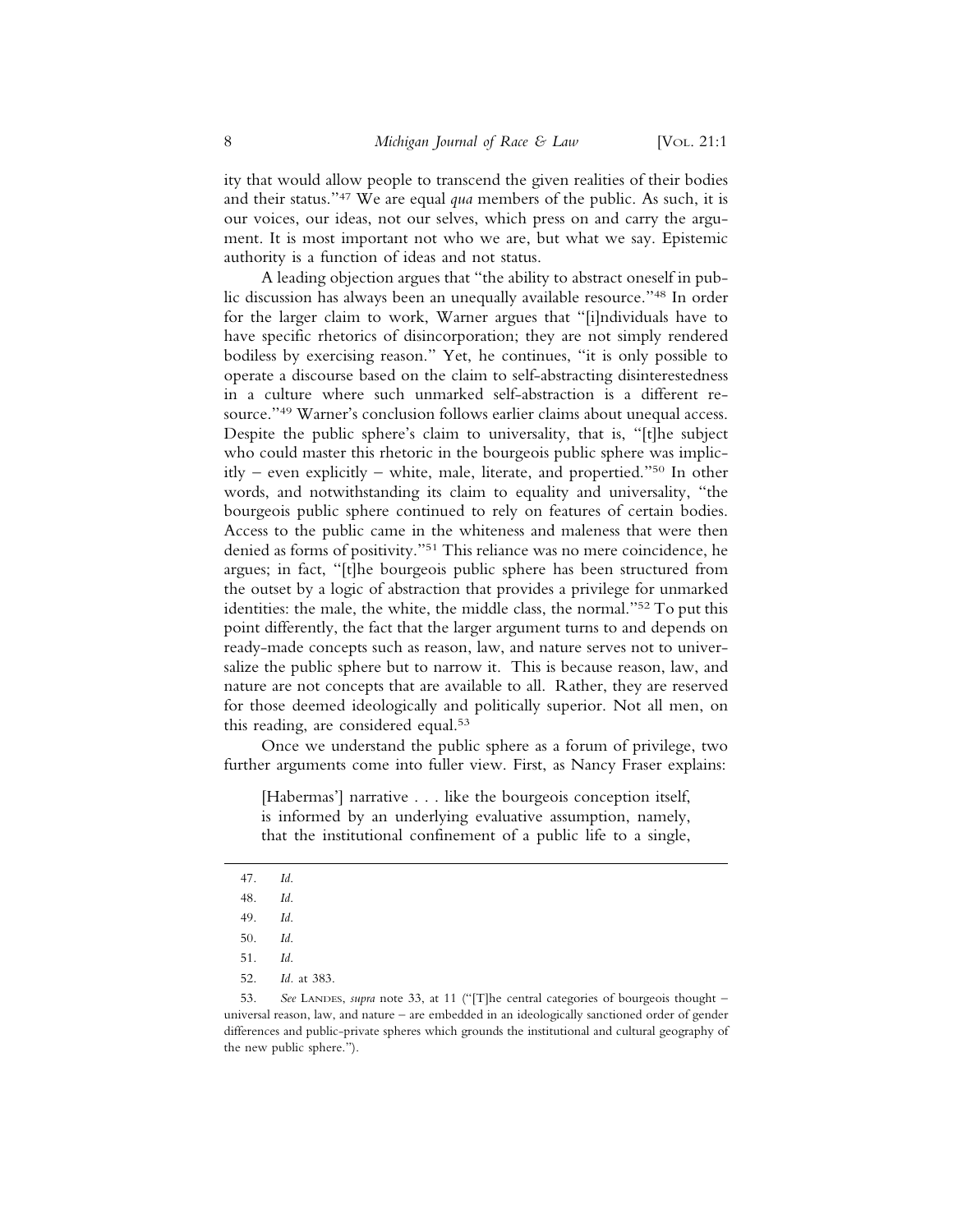overarching public sphere is a positive and desirable state of affairs, whereas the proliferation of a multiplicity of publics represents a departure from, rather than an advance toward, democracy.54

The single, leading public sphere stands alone as the legitimate public sphere, as the sign of reasoned exchange of ideas. In contrast, counterpublics are signs of the other, the deviant, the outsider. This point is particularly relevant in the context of law reviews and the recent explosion of new journals.

Second, and from the perspective of what we call the counter-participants, these new counterpublics played a crucial role in expanding the "discursive space" for those unable to penetrate the leading public sphere.55 Moreover, in stratified societies—societies "whose basic institutional framework generates unequal social groups in structural relations of domination and subordination"56—participatory parity is but an ideal, unworkable in practice. As we take into account the reality of counterpublics, however, the level of abstraction is immediately generalized, from the individual to the group. In so doing, the question is no longer whether individuals participate, for they do, in more than one public. More importantly, and from the perspective of the individual, this is a desirable circumstance, for the society will be one "with many different publics, including at least one public in which participants can deliberate as peers across lines of difference about policy that concerns them all."57

This second point is crucial to our larger story. The general response to Habermas's leading story is one of skepticism about his single public hypothesis. More importantly, the crucial point is not the mere existence of various counterpublics but the fact that a diversity of publics directly increases one's participatory chances, especially in a society as diverse as our own. Fraser writes: "In general, we can conclude that the idea of an egalitarian, multicultural society makes sense only if we suppose a plurality of public arenas in which groups with diverse values and rhetorics participate. By definition, such a society must contain a multiplicity of publics."58 On this reading, counter publics are necessary institutions if the claim of participatory equality is to be taken seriously.

- 56. *Id*. at 13.
- 57. *Id*. at 18.
- 58. *Id*. at 17.

<sup>54.</sup> Fraser, *supra* note 9, at 13.

<sup>55.</sup> *Id*. at 15 ("[I]nsofar as these counterpublics emerge in response to exclusions within dominant publics, they help expand discursive space. In principle, assumptions that were previously exempt from contestation will now have to be publicly argued out. In general, the proliferation of subaltern counterpublics means a widening of discursive contestation . . . .").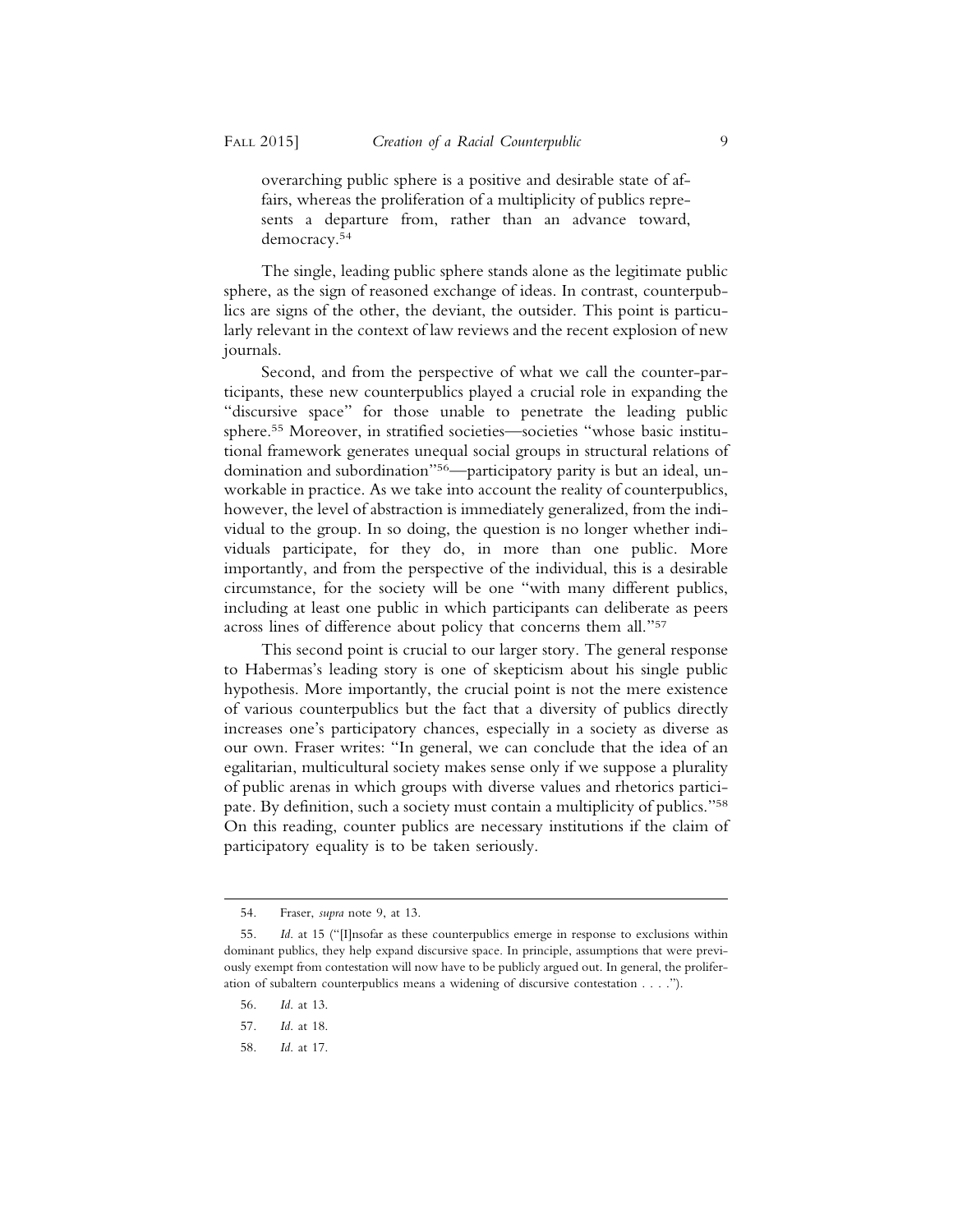#### 10 *Michigan Journal of Race & Law* [VOL. 21:1]

#### II. LAW REVIEWS AS HABERMASIAN PUBLICS

The previous discussion bears an uncanny resemblance to a longstanding debate within the legal academy that has recently spilled onto larger media outlets. This is the debate over the role of law reviews, institutions with much history and tradition on their side. Most law schools have one "flagship" law review, the place where drafts of prospective articles flow and scholarly reputations are subsequently made. This is an odd institution.59 It is odd because it places law students in charge of editorial decisions and in so doing puts the careers of young law professors in the hands of what may charitably be described as amateurs.<sup>60</sup> This Part examines the history and evolution of these law reviews. Part II.A discusses their genesis and raison d'être. Part II.B examines the shift in the purpose of these institutions, away from a strictly pedagogical focus and towards a focus on legal scholarship. As the law reviews shift in focus and become exclusive clubs, the analogy to the Habermasian public sphere comes into sharp relief. In response, Part II.C documents the rise of the legal counterpublics. We situate this history within the creation of the *Michigan Journal of Race and Law*.

#### A. *History*

The institution of the law review dates back to the 19th Century, a time when treatises and law reports were the leading forms of legal scholarship.61 The earliest record of these institutions is the *American Law Journal*

<sup>59.</sup> *See* Gerhard Casper, *Foreword*, 50 U. CHI. L. REV. 405, 405 (1983) ("[O]ne of the most startling characteristics of American legal scholarship is the fact that so much of it is published in student-edited periodicals.").

<sup>60.</sup> *See* Michael Bacchus, *Strung Out*: *Legal Citation*, *the Bluebook*, *and the Anxiety of Authority*, 151 U. PA. L. REV. 245, 273 (2002) ("Decisions made by law students, then, have a considerable effect on the careers of law professors. In some ways, amateurs function as the gatekeepers to professional advancement . . . ."); Adam Liptak, *The Lackluster Reviews That Lawyers Love to Hate*, N.Y. TIMES (Oct. 21, 2013), http://www.nytimes.com/2013/10/22/us/lawscholarships-lackluster-reviews.html ("Law reviews are not really meant to be read. They mostly exist as a way for law schools to evaluate law professors for promotion and tenure, based partly on what they have to say and partly on their success in placing articles in prestigious law reviews.").

<sup>61.</sup> Legal treatises, or systematic analyses of single substantive branches of law, date as far back as Sir Thomas Littleton's *Treatise on Tenures*, published in 1481. *See* A.W.B. Simpson, *The Rise and Fall of the Legal Treatise*: *Legal Principles and the Forms of Legal Literature*, 48 U. CHI. L. REV. 632, 634 (1981). Leading treatises include Coke's various *Institutes*, Hale's *Analysis of the Law*, and Blackstone's *Commentaries*. *See* Michael I. Swygert & Jon W. Bruce, *The Historical Origins*, *Founding*, *and Early Development of Student*-*Edited Law Reviews*, 36 HASTINGS L.J. 739, 743-44 (1985). They were the leading, if not the only, form of legal scholarship up until the early 1800s. *See id*. at 742-45. Between 1826 and 1830, James Kent's influential *Commentaries on American Law* were published. *Id*. at 745. In 1834, Joseph Story's *Commentaries on the Conflict of Laws* was available to the public. *Id*. at 746.

In contrast with the treatise, the law report contained court decisions, case summaries, and legal commentaries. The earliest account of these reports – the *Year Books* – dates back to the reign of Edward I. *See* W. Holdsworth, *Sources and Literature of English Law* (1925). The first case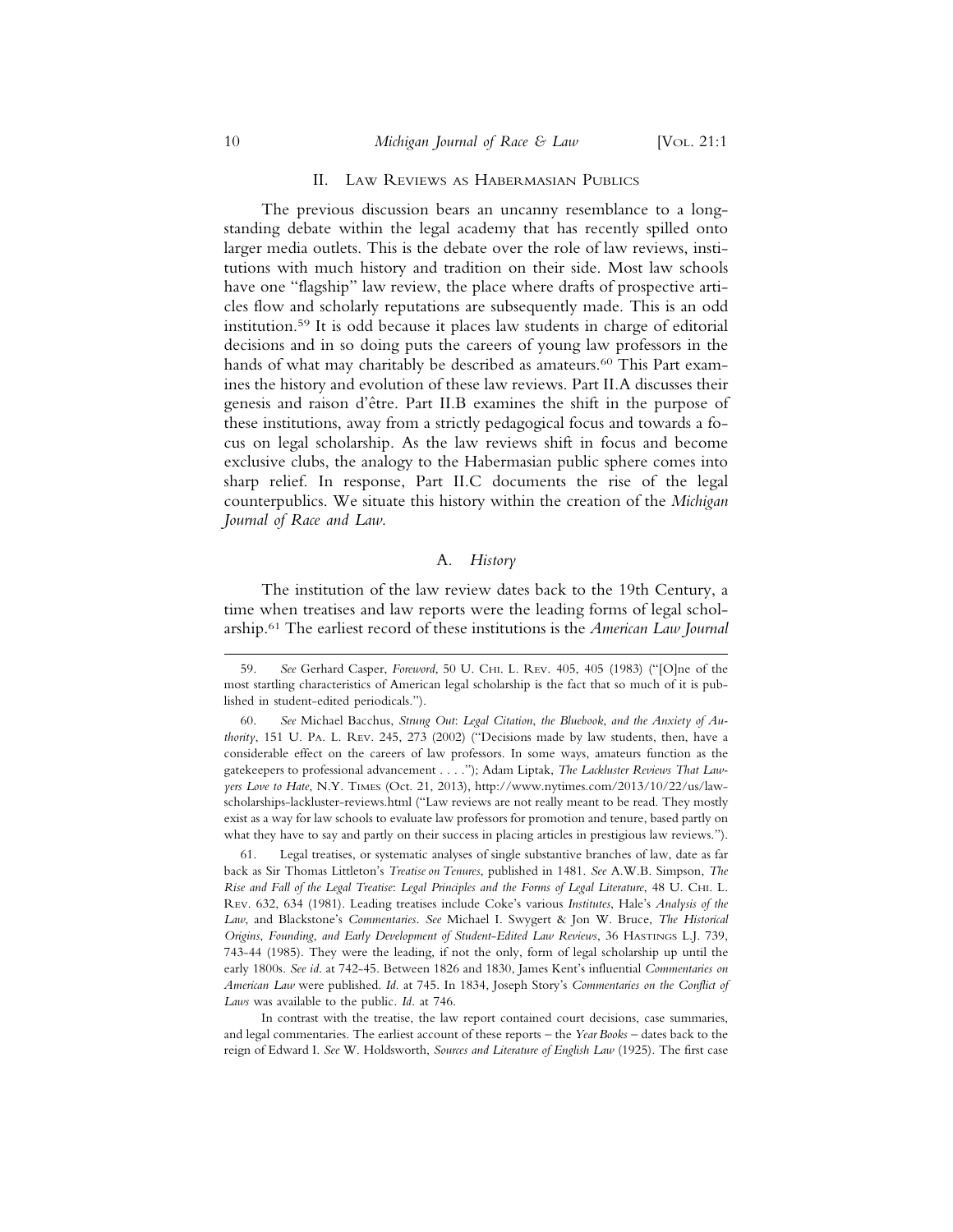*and Miscellaneous Repertory*, a magazine of sorts that operated from 1808 to 1817.62 Similar magazines sought to establish a niche for their own brand of legal doctrine and were aimed at the legal practitioner. For example, *The Carolina Law Repository* was founded in 1813,<sup>63</sup> the *New York Judicial Repository* in 1818,64 *The Journal of Jurisprudence* in 1821,65 the *United States Law Journal and Civilian*'*s Magazine* in 1822.66 These magazines had brief life spans, from as short as six months to as long as five years. In 1829, the first magazine to closely resemble our modern journals—*The United States Law Intelligencer and Review*—was founded.67 It resembled law reviews by including "lead articles" among its various features.<sup>68</sup> It lasted two years.<sup>69</sup>

By 1850, one could count ten surviving magazines from among the ranks.70 The numbers began to rise, if only slightly at first. In 1852 and 1866, the *American Law Register* and the *American Law Review* were established, respectively.71 In 1870, professional journals, such as the *Albany Law Journal*, entered the scene, and the *Central Law Journal* was established in 1874.72 Subsequent years witnessed a flurry of activity. During the period between 1870 and 1886, the number of legal periodicals rose from seventeen to forty-two.

This period also saw early attempts to establish *student*-*edited* journals. A precursor of the student-led reviews—the *American Law Register*—began publication in 1852.73 While this journal is now called the *University of Pennsylvania Law Review*, the Department of Law at the University of

62. Richard A. Danner, *More than Decisions*: *Reviews of American Law Reports in the Pre*-*West Era*, DUKE LAW SCHOOL REPOSITORY 3 (2015), http://scholarship.law.duke.edu/cgi/ viewcontent.cgi?article=6172&context=faculty\_scholarship.

- 63. *Id*. at 24.
- 64. *Id*.
- 65. *Id*.
- 66. *Id*. at 24 n.171.
- 67. *Id*. at 26.
- 68. *Id*.
- 69. *Id*.
- 70. Swygert and Bruce, *supra* note 61, at 754.
- 71. Danner, *supra* note 62, at 31.
- 72. *Id*. at 39.

73. *See* A HISTORY OF THE SCHOOL OF LAW, COLUMBIA UNIVERSITY 430 n.97 (Julius Goebel Jr. ed., 1955).

reports – the *Kirby Reports* – appeared in the United States in 1789. Swygert & Bruce, *supra*, at 749. A second report appeared in 1790. *Id*. at 749-50. In the following years, these published case reports multiplied dramatically so that 473 volumes could be counted by 1836. *Id*. at 750. Their popularity did not diminish for decades. *See id*. As a result, by the 1870s and 1880s the West Publishing Company established the system we enjoy today. *See* Erwin C. Surrency, *Law Reports in the United States*, 25 AM. J. LEGAL HIST. 48, 62 (1981).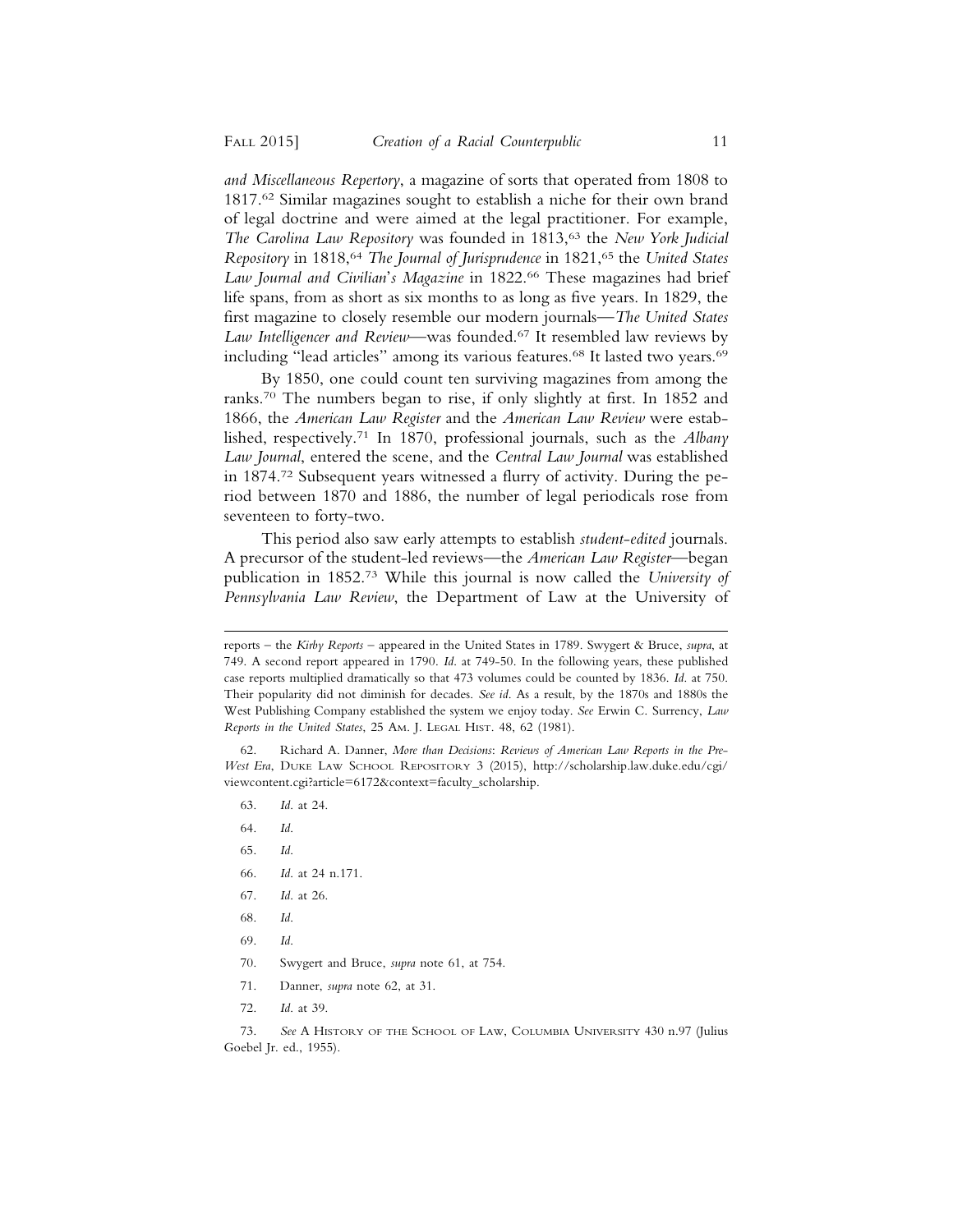Pennsylvania did not assume its reigns until 1896.74 In 1875-76, the *Albany Law School Journal* was published but did not move past its first volume.75

It would be a decade until another student group would attempt to establish a law journal. The event took place on February 3, 1885, when the Columbia College Law School witnessed the birth of Volume I, Number 1, of the *Columbia Jurist*, "an octavo of four pages that was to be 'published weekly by the students of the Columbia College Law School.'"76 The *Jurist* originated within the student ranks, its publication modeled on those of various other departments within Columbia College.77 Early on, the *Jurist* published each week's moot court cases, class notes, as well as "notes of important cases recently adjudicated and leading articles by 'persons' of acknowledged merit, in and out of the College."78 The publication of these articles distinguishes the *Jurist* as the forerunner to our modern law reviews. Interestingly, the *Jurist* is also the forerunner in selecting its students by way of competitive essays submitted to a committee.79 After passing hands a number of times, the *Columbia Jurist* folded on January 1887.

The demand for a student publication did not wane within the campus of Columbia College, however, and so the following fall a monthly publication—the *Columbia Law Times*—entered the scene.<sup>80</sup> This publication, unlike the *Jurist*, published book reviews and was edited with much greater care.81 In most other respects, the *Times* closely resembled its predecessor. For example, it published leading articles as well as dictated lectures notes. Further, students contributed original work, and the succeeding editorial board was chosen on the basis of this written work.<sup>82</sup>

Around this same time—1887, to be specific—the *Harvard Law Review* was founded.83 Its mission was simple. In its own words: "The RE-VIEW is not intended to enter into competition with established law journals, which are managed by lawyers of experience, and have already a firm footing with the profession."84 Instead:

Our object, primarily, is to set forth the work done in the school with which we are connected, to furnish news of inter-

| 74.                                   | Id.                                                                |  |
|---------------------------------------|--------------------------------------------------------------------|--|
| 75.                                   | Id.                                                                |  |
| 76.                                   | <i>Id.</i> at 102.                                                 |  |
| 77.                                   | Id.                                                                |  |
| 78.                                   | Id.                                                                |  |
| 79.                                   | <i>Id.</i> at $102-03$ .                                           |  |
| 80.                                   | <i>Id.</i> at 103.                                                 |  |
| 81.                                   | Id.                                                                |  |
| 82.                                   | Id.                                                                |  |
| 83.                                   | CHARLES WARREN, HISTORY OF THE HARVARD LAW SCHOOL AND OF EARLY LE- |  |
| gal Conditions in America 440 (1908). |                                                                    |  |

84. 1 HARV. L. REV. 35, 35 (1887).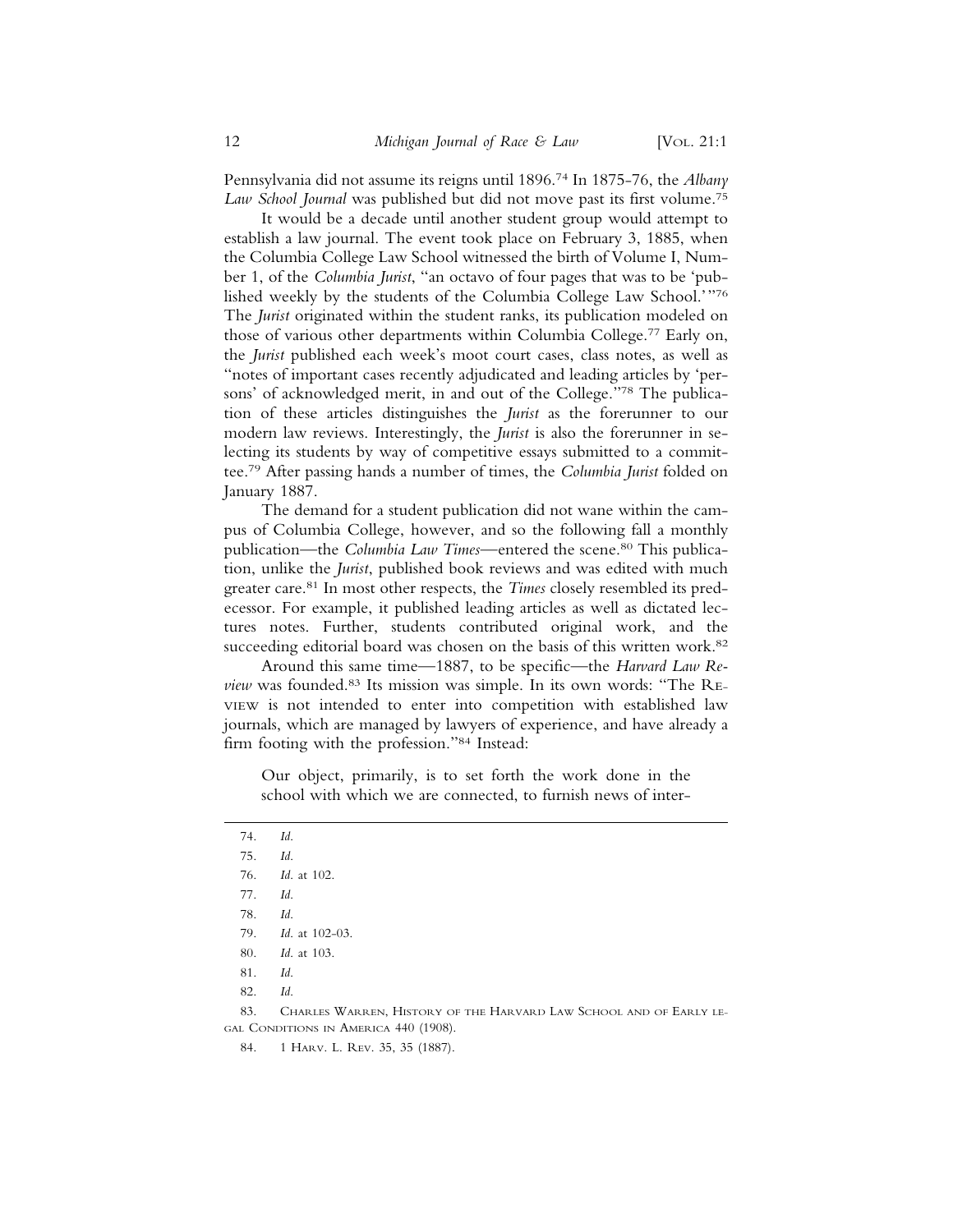est to those who have studied law in Cambridge, and to give, if possible, to all who are interested in the subject of legal education, some idea of what is done under the Harvard system of instruction. Yet we are not without hopes that the REVIEW may be serviceable to the profession at large.85

The *Harvard Law Review* was thus spurred by two primary goals: to keep alumni abreast of developments at the law school and to spread the virtues of the Langdellian system of legal education to the world.<sup>86</sup> Above all, the *Review* wished to be of help to the legal profession.

The *Yale Law Journal* followed four years later.<sup>87</sup> After its first year, its chairman declared: "Enough has been done to justify the belief that [the *Yale Law Journal*] will widen the scope of the school; a strong and growing band of contributors have come to support it; many articles of permanent interest and value have been published."88 In his view, the Journal had been "well started[,] on its way toward the future . . . with reasonable success, and with the warm encouragement of the graduates of the school."89 The "practical value of the magazine" was self-evident; through this magazine, graduates could keep their "connection and interests in these institutions of learning as we go out from them."90

The emergence of Harvard and Yale's reviews brought the number of student-led journals to three. But the *Columbia Law Times* would not exist much longer. After ceasing to print class notes in 1891—and thus no longer being a required purchase for students—it stopped publication in 1893.91 Columbia students would again rise to the editorial challenges posed by a legal publication. On February 27, 1899, "the more ambitious students . . . met to organize a society to engage in and promote scientific legal study and research."92 Keeping in mind the now successful Harvard model, these students hoped to stir interest in a legal publication like the Harvard Law Review.<sup>93</sup> At first, they simply sought to create an "informal voluntary seminar" in order for students to have a setting where they could "discuss current judicial decisions."94 During the next few months, the students selected student officers, honorary members, and a name for their group ("The Moot").<sup>95</sup> Soon, however, the society faltered, as students

88. *Id*. at 269 (quoting William P. Aiken).

<sup>85.</sup> *Id*.

<sup>86.</sup> *Id*. at 35-36.

<sup>87.</sup> *See* 1 YALE L.J. 1 (1891).

<sup>89.</sup> *Id*.

<sup>90.</sup> *Id*.

<sup>91.</sup> A HISTORY OF THE SCHOOL OF LAW, COLUMBIA UNIVERSITY, *supra* note 73, at 182.

<sup>92.</sup> *Id*.

<sup>93.</sup> *See id*.

<sup>94.</sup> *Id*.

<sup>95.</sup> *See id*. at 182-83.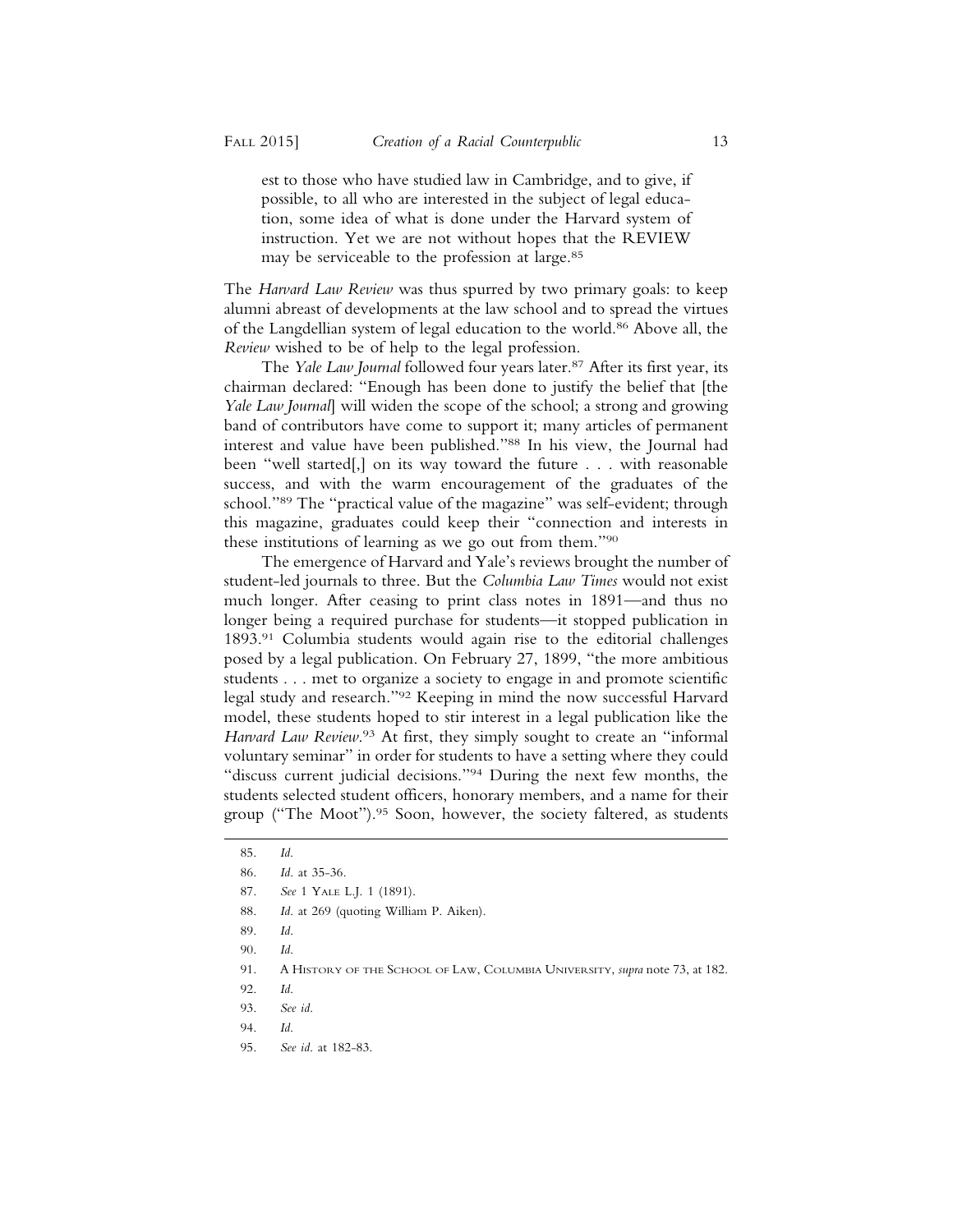gained little satisfaction in preparing articles for one another. What they desired instead was to publish their intellectual travails to the public at large. With this aim in mind, members of the then-defunct "Moot" set out to establish a legal publication. From this effort, in 1901, the *Columbia Law Review* was born.96

The number of law reviews grew in fits and starts. By 1912, thirty law journals had begun publication yet only fifteen survived.<sup>97</sup> Between 1912 and 1941, sixty-five new law journals were established yet only fortyfive survived.<sup>98</sup>

During the 1950s, the pendulum began to swing ever so carefully away from legal pedagogy as a primary academic role and towards a professorial model where scholarship took center stage. As the number of law reviews grew in dramatic fashion, the professoriat's emphasis on legal writing grew alongside it.99 Since books about the law were "virtually nonexistent," professors had a difficult time publishing their work.100 The law reviews served to fill this vacuum, and the relationship proved to be an ideal one. Professors needed to publish their work, while "legal articles in a discipline that did not know the constraints of the refereed journal were in great demand because of the law reviews' need to fill up the front part of their issues with faculty articles."101 To this day, the relationship seems a happy one. Not surprisingly, the number of law reviews today has grown in accordance with the demand.102

### B. *The Rise of Counterpublics: Against Equality and Universal Access*

From their inception more than a century ago, law reviews have acquired much prestige from within the academic community. They are no longer little and unappreciated communes within the law schools but the leading medium through which legal scholarship enters the academic world. In this vein, its members are considered the up and coming talent within the law school world. For this reason, it is important to focus attention on how students gain membership to these institutions. It is important to focus attention, that is, on the concept of merit.

<sup>96.</sup> *See id*. at 183-84.

<sup>97.</sup> Lyman P. Wilson, *The Law Schools*, *the Law Reviews and the Courts*, 30 CORNELL L.Q. 488, 492 (1945).

<sup>98.</sup> *Id*. at 492.

<sup>99.</sup> *See* ROBERT STEVENS, LAW SCHOOL: LEGAL EDUCATION IN AMERICA FROM THE 1850S TO THE 1980S 271 (1983).

<sup>100.</sup> *Id*.

<sup>101.</sup> *Id*.

<sup>102.</sup> In 1990, Kenneth Lasson could account for 800 law journals in existence. *See* Kenneth Lasson, *Scholarship Amok*: *Excesses in the Pursuit of Truth and Tenure*, 103 HARV. L. REV. 926, 926 (1990).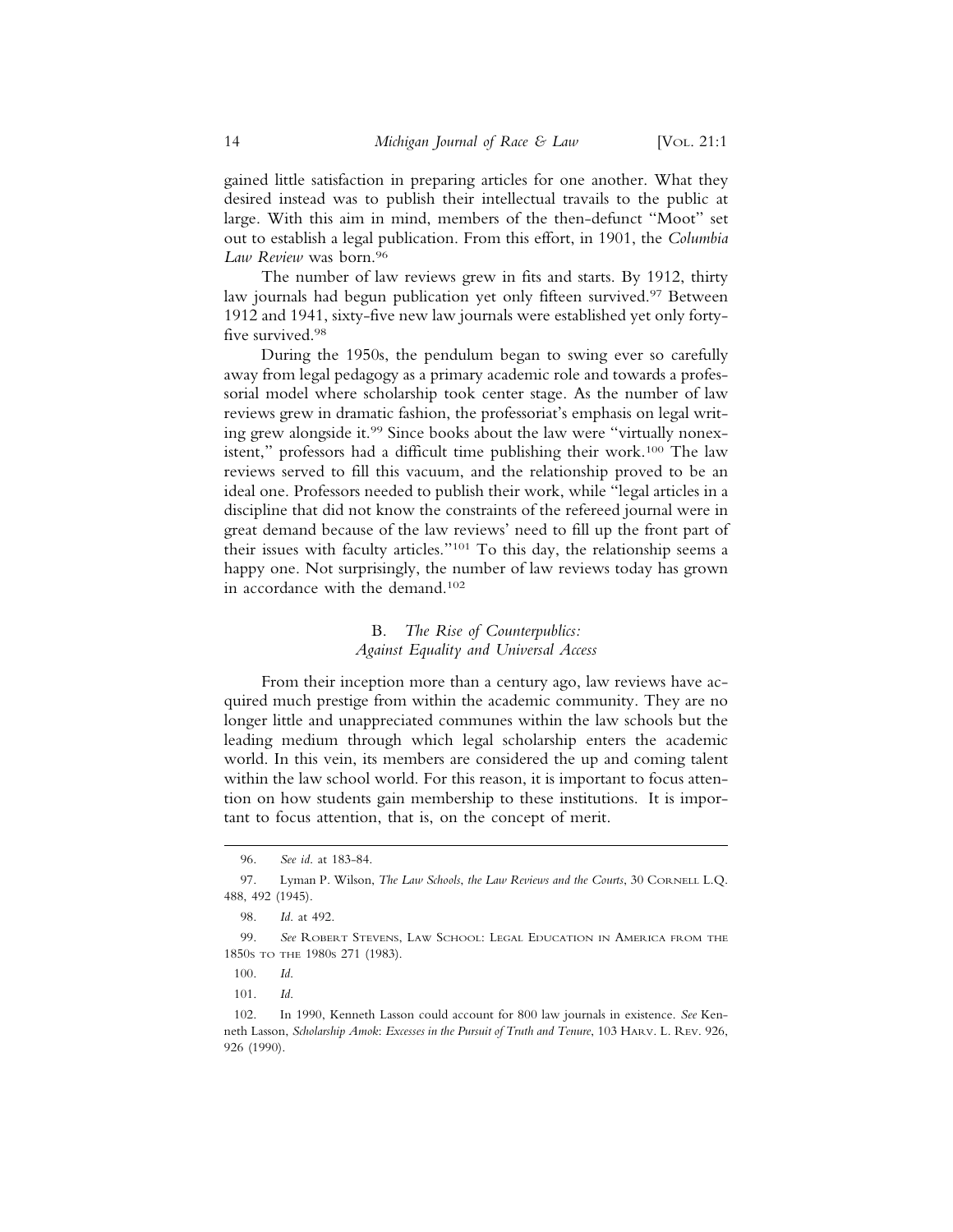The concept of merit and law reviews arises in two separate instances, when speaking about the institutions themselves and when focusing on the students who staff these institutions. Yet, both instances handle the question similarly. In general, the reviews have become prestigious institutions, bringing glory and prosperity to their home schools.103 When looking to *the* law review within a given school, it is easy to see that the institution is elite, the cream of the given school's crop. One reason for this status is simply the passage of time. Tradition and age both lead to enhanced status. In other words, as one commentator explains, "[b]ecause they are generally older than the school's specialty reviews, they have had more time to accumulate the patina of prestige."104 This prestige then plays a self-reinforcing role. As law reviews become more prestigious, their selectivity increases. The more drafts a review receives for consideration, the more selective it can be, which in turn brings prestige and an enhanced reputation.105

Perceptions regarding the abilities of review members are similar. The general perception is one of merit and achievement. Students within these institutions are considered to be the best and the brightest, the top students the school has to offer.106 As Frank Kubler writes, "[a]lthough law review is, in truth, little more than a freshman honor society providing experience staffing a periodical, it has achieved a status unequaled by any other honors recognition and unparalleled in any other educational program."107 This perception follows from structural and substantive understandings of law reviews. Grades and writing ability hold the keys to admission, which is based on one's ability to reason and out-perform

<sup>103.</sup> *See*, *e*.*g*., CHARLES WARREN, HISTORY OF THE HARVARD LAW SCHOOL AND OF EARLY LEGAL CONDITIONS IN AMERICA 440 (Cornell University Library 2009) (1908) ("Another potent factor in increasing the prosperity of the School arose in th[e] [1887] academic year, in the founding of the *Harvard Law Review*, the first legal journal issued in a law school.").

<sup>104.</sup> Jordan H. Leibman & James P. White, *How the Student*-*Edited Law Journals Make Their Publication Decisions*, 39 J. EDUC. 387, 387 (1989).

<sup>105.</sup> *See id*. at 387-88.

<sup>106.</sup> *See* Roger C. Cramton, "*The Most Remarkable Institution*": *The American Law Review*, 36 J. LEGAL EDUC. 1, 5-7 (1986) ("Some years ago, the automatic selection of law-review editors according to their first-year grades was based on the assumption that the best and brightest could be identified on the basis of academic credentials."); James Lindgren, *Return to Sender*, 78 CAL. L. REV. 1719, 1722 (1990) (quoting a professor who, while speaking with the editors of the Texas Law Review, remarked: "You're supposed to be the cream of the Texas Law School"). For critiques of this practice, see Frank Kubler, *Confusion*, *Obfuscation*, *Humiliation*, *and Hardship*: *Is This the Only Way to Learn the Law*?, 14 STUDENT LAWYER 10, 11 (Nov. 1985) ("Thus, the one universally recognized honor in law school is often bestowed, not on the recommendation of the faculty, but on the questionable judgment of students just finishing their second year."); Phil Nichols, Note, *A Student Defense of Student Edited Journals*: *In Response to Professor Roger Crampton*, 1987 DUKE L.J. 1122.

<sup>107.</sup> KUBLER, *supra* note 106, at 11; *see also* Harold C. Havighurst, *Legal Reviews and Legal Education*, 51 NW. U. L. REV. 22, 23 (1956) ("Indeed, the term 'law review student,' in that it has come to designate one who is superior, has achieved a general honorific significance . . . .").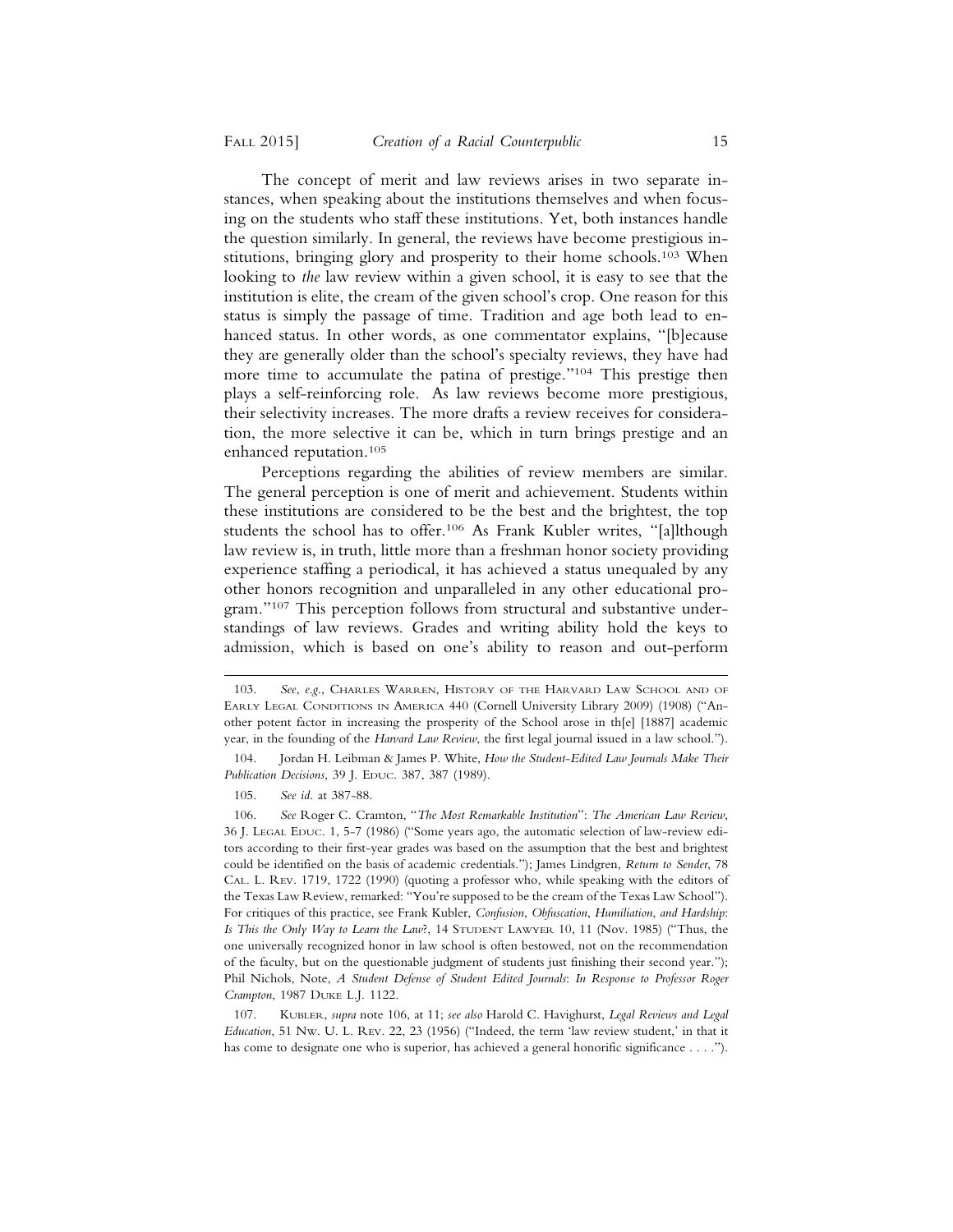others in intellectual events, or else one's ability to write well. Either way, the selectivity of the admissions process, like the selectivity of article selection, reinforces the larger perceptions about the review members and ensures that those selected will be accorded academic honor and prestige.

## III. CREATING A RACIAL COUNTERPUBLIC: THE MICHIGAN JOURNAL OF RACE AND LAW

As Douglas Kellner has written, an important aim of *Structural Transformation* was to "delineat[e] a concept of the public sphere which facilitates maximum public participating and debate over the key issues of the current conjecture and which consequently promotes the cause of participatory democracy."108 Kellner notes that "Habermas's focus on democratization was linked with emphasis on political participation as the core of a democratic society and as an essential element in individual selfdevelopment."109 The bourgeois public sphere facilitated collective action by providing a space where individuals could come together to discuss issues of mutual concern. It facilitated democratic participation and selfgovernment by enabling individuals "to organize against arbitrary and oppressive forms of social and political power."110 More importantly, he explains,

[f]or the first time in history, individuals and groups could shape public opinion, giving direct expression to their needs and interests while influencing political practice. The bourgeois public sphere made it possible to form a realm of public opinion that opposed state power and the economic interests that were coming together to shape bourgeois society.<sup>111</sup>

The bourgeois public sphere facilitated the values of democratic participation, self-government, and autonomy in the face of hegemonic rule. The public sphere gives voice to the individuals and creates public opinion to hold the state accountable. It is then in this sense that we believe, with Nancy Fraser, that something like the bourgeois public sphere, even in its idealized form, is normatively desirable.

When a group of students came together in the fall of 1994 at the University of Michigan Law School to start the *Michigan Journal of Race and Law*, though they did not articulate their project explicitly in Habermasian terms, they were coming together to self-consciously form a racial counterpublic, their own version of a bourgeois public sphere.

<sup>108.</sup> Douglas Kellner, *Habermas*, *the Public Sphere*, *and Democracy*: *A Critical Intervention*, *in* PERSPECTIVES ON HABERMAS 259-60 (Lewis Edwin Hahn ed., 2000).

<sup>109.</sup> *Id*. at 262.

<sup>110.</sup> *Id*. at 264.

<sup>111.</sup> *Id*. at 263.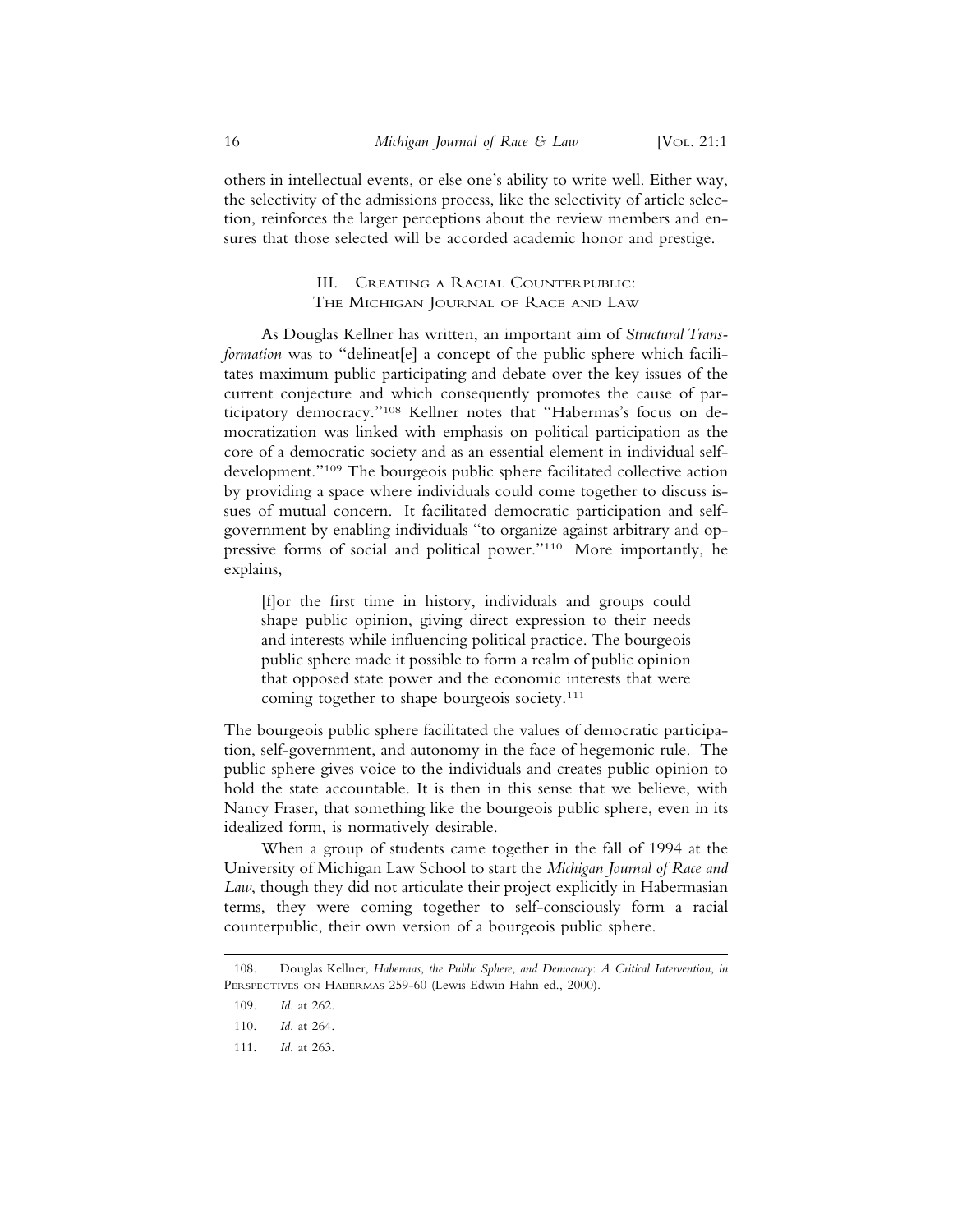Like the bourgeois in Habermas's *Structural Transformation*, who were worried about the arbitrary rules imposed upon them by the state and who sought a voice that would hold the state accountable, these students were disturbed by their perceived lack of voice at the law school. They were concerned by the fact that the law school administration was less responsive to the needs of students of color than they were to White students. They came together to create a journal and in the process to discuss issues of concern to them at the law school and in the larger society. Not too dissimilar from the bourgeois in Habermas's historiography, the students of color—by students of color we mean to include white students as well as non-White students—who collectively came together to create the *Journal* were seeking a "zone of mediation" between themselves and the law school administration.

Further, like Habermas's bourgeois public sphere, the Journal served as a public sphere—more precisely a counterpublic sphere—that mediated between the students and the law school administration. The founding members of *MJRL* thought that they could get the law school administration to be more responsive to their needs by starting the *Journal*. The justification for this hope was twofold. First, starting the *Journal* involved collective action by the students and also involved convincing the administration to provide some modicum of support for the enterprise. Establishing the *Journal* was proof that a group of otherwise marginalized students could collectively organize and make demands upon the law school's leadership structure.

Second, our observation was that the faculty and the administration paid a great deal of attention to the needs and views of students who were on journals, particularly the flagship *Law Review*. These students were often offered the best resources that the Law School had to dispense: research assistantships, clerkships, awards, and the like. Of course, the implicit reason for dispensing these resources was merit. These students were viewed as deserving because they distinguished themselves academically. Moreover, because this public sphere was ostensibly open and accessible to all, its outputs were also *ei ipso* legitimate.

But our suspicion was that not all students were afforded the same opportunity to distinguish themselves academically. Counterpublics often arise because public spheres are not open and accessible to all. Besides, even if some students of color were let in, they could not expect participatory parity within the public sphere. One reason for starting an academic journal was to provide a space for students of color to distinguish themselves academically, to engage in an academic enterprise that was valued by the institution. Our hope was that we could leverage that value into influence and improve the lot and standing of students of color at the Law School.

As we note above, *MJRL* was a counterpublic. There are at least three insights that follow from viewing law reviews as public spheres and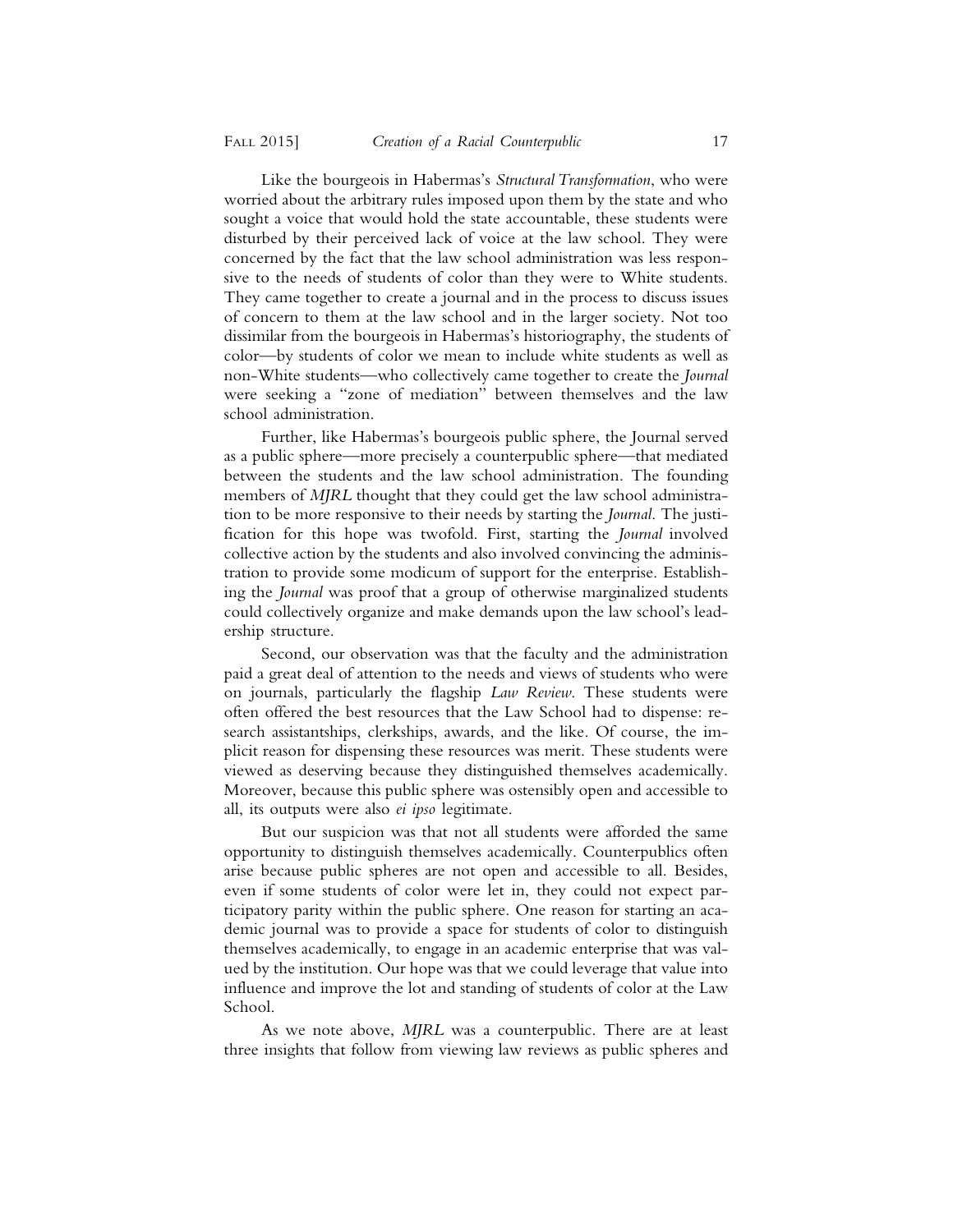journals such as *MJRL* as counterpublics. First, we can better appreciate how public spheres are not open and accessible to all and why counterpublics are necessary to assure participatory equality. The *Journal* was created against the backdrop of another institutional hegemon and what passed as the public sphere in that context, the flagship law review, which many students of color viewed as exclusive and unwelcoming.

More pointedly, the racial exclusivity that we perceived in the flagship law review was essential to the status of the law journal. That is, racial exclusivity was tied to the merit of the flagship law review; the fact that there were few people of color on the flagship law review was a testament to its merit. Racial exclusivity was a mark of "distinction."112 Importantly, racial exclusivity does not simply mean the corporal exclusion of people of color but also the racial exclusion or minimization of racial issues and racial viewpoints that mattered to communities of color. The result was, to paraphrase Fraser, a racialized conception of merit and deservedness that "functioned to legitimate an emergent form of racial rule."113 Within this context it is easy to conclude that merit is the rule of the best.114 And those who are part of the public sphere are the best. Missing is an account of the "ways in which social inequalities can infect deliberation [and participation], even in the absence of any formal exclusions."115

Second, the public sphere offers the opportunity for self-rule and is transformative. The availability of counterpublics makes available the possibility of self-rule and transformation through discursive interaction. The flagship law review as a public sphere is important not simply for what it signifies internally, but also because it helps its participants to develop their individual (as well as collective) capacities and their roles in the larger society. The public sphere is constitutive and transformative; its participants learn to understand themselves by participating in it. To use a grammatically awkward phrase, participants in the public sphere become who they will become by participating in the public sphere. Fraser describes the bourgeois public sphere as "the arena, the training ground, and eventually the power base of a status of bourgeois men, who were coming to see themselves as a 'universal class' and preparing to assert their fitness to govern."116 The public sphere enables its participants to learn how to use their reason, make persuasive arguments, and engage the power structure. It is where participants practice self-rule and become the leaders that they ex-

<sup>112.</sup> Fraser, *supra* note 9, at 60.

<sup>113.</sup> *Id*. at 62.

<sup>114.</sup> Fraser writes: "The important point is that this new mode of political domination, like the older one, secures the ability of one stratum of society to rule the rest. The official public sphere, then, was—indeed, is—the prime institutional site for the construction of the consent that defines the new, hegemonic mode of domination." *Id*.

<sup>115.</sup> *Id*. at 11.

<sup>116.</sup> *Id*. at 60.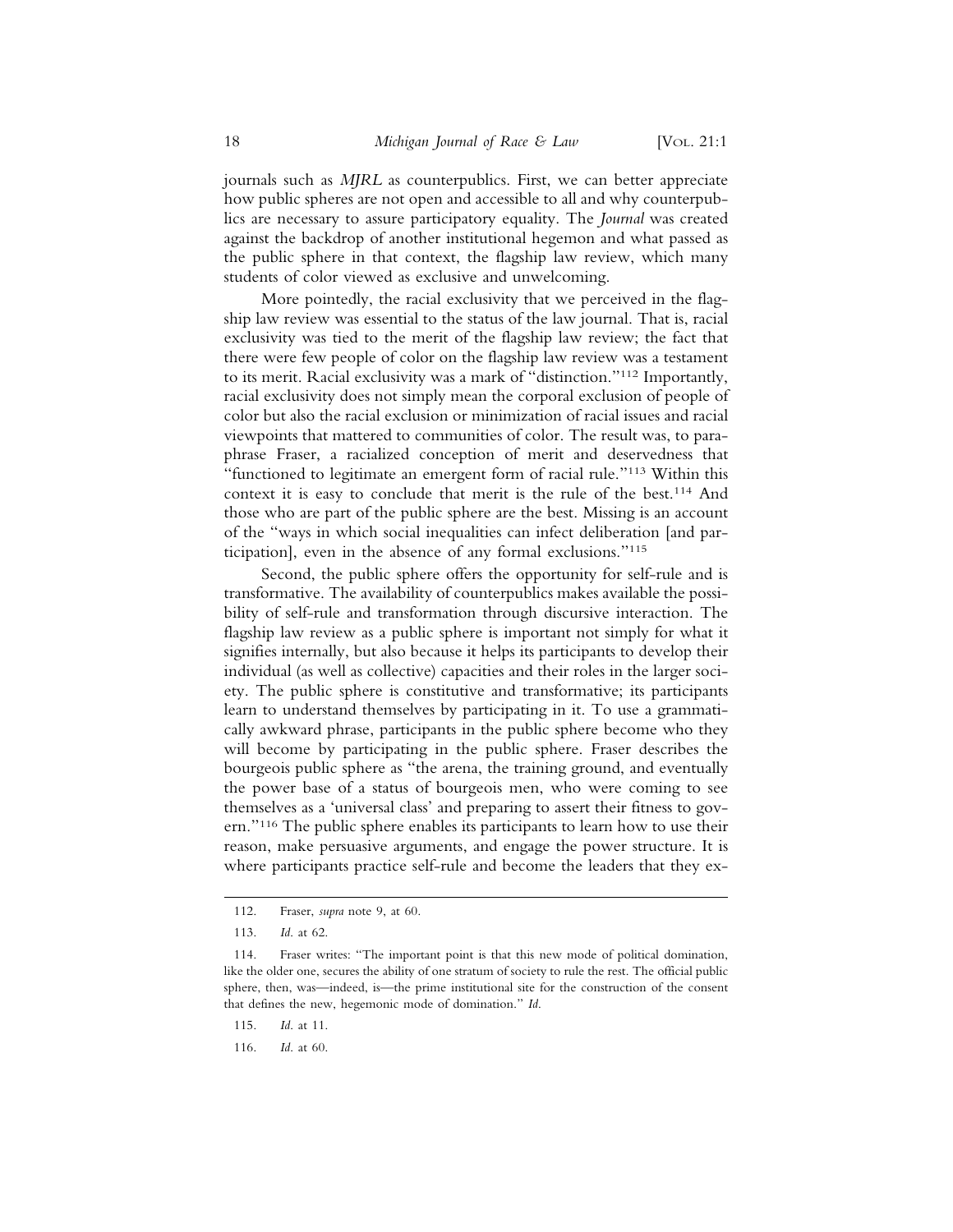pect to be in society at large. This is what we mean by the observation that the public sphere is constitutive.

Law reviews as public spheres are training grounds for future leaders of the profession. They are important sites for the practice of self-government. Their importance as training grounds for leadership and self-government are so well recognized that membership in a law review is often required for entry into the profession's most prestigious jobs such as clerkships, private law firms, government jobs, and academia. Members of a law review develop a sense of themselves as leaders and mediators of power, and they use the law review as preparation "to assert their fitness to govern."117 Law review members develop a self-identity as editors-in-chief, article editors, managing editors, and as students whose positions on the law review minimize the power imbalance that ordinarily exists between students and faculty. Students then take that self-identity to the next rung on the legal employment ladder, clerkships, high-status law firms, prestigious government positions, legal academia, and the like. Fraser puts the point best, noting that flagship law reviews as public spheres "are arenas for the formation and enactment of social identities."118

Finally, like the public sphere, the flagship law review lays claim to truth, objectivity, normativity, and neutrality. It only publishes the best articles. It only selects the best editors. The substantive topics that it publishes are the most important and significant ones. Its selection processes articles and editors—are based purely upon merit.

The flagship law reviews are often referred to as the general interest law reviews. General interest is framed in contradistinction to specialty interest law reviews. Recall here the claim by Habermas that the public sphere is to deliberate about "public matters." In this context, general interest means of concern to all. Again, this must be seen as in contradistinction to the special interest law reviews, which are of concern to a narrow set of people, such that one might even call these private interests. On that basis, one can then privilege the journals that foster deliberation on matters of general interest and marginalize the specialty or private interest journals.

Notice how marginalization of issues is related to the marginalization of persons. How does the public sphere determine which issues are matters of public concern? The public sphere makes this determination through the public reasoning of its participants and through discursive engagement. Participants in the public sphere get to privilege their views of what matters to all and what ought to be viewed as private or specialized interest. Because the public sphere claims to be open to all and because it is based upon reason without regard to status, the public opinion generated by the

<sup>117.</sup> Fraser, *supra* note 9, at 60.

<sup>118.</sup> *Id*. at 16. Fraser goes on to note: "This means that participation is not simply a matter of being able to state propositional contents that are neutral with respect to form of expression. Rather, . . . participation means being able to speak 'in one's own voice,' thereby simultaneously constructing and expressing one's cultural identity through idiom and style." *Id*.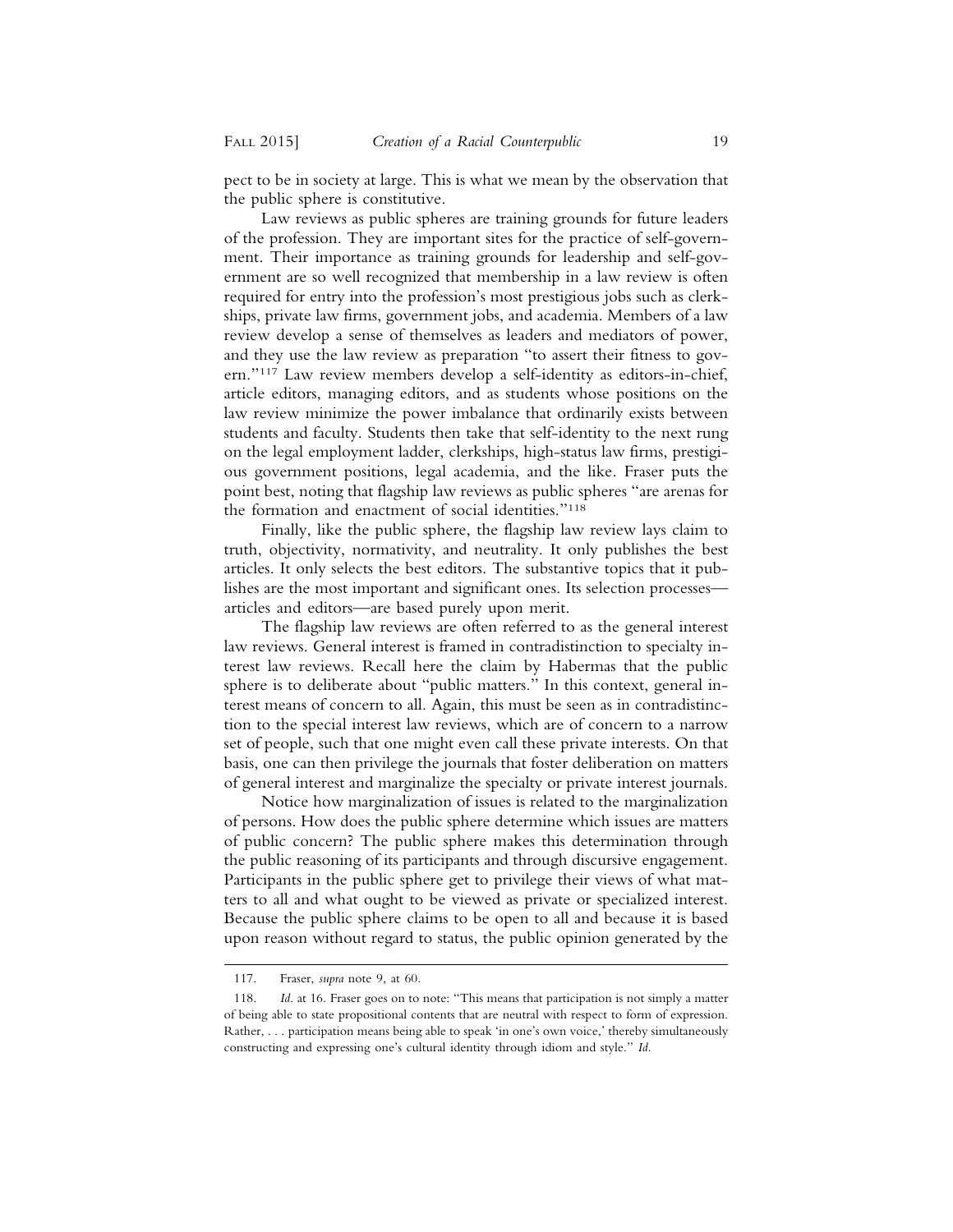public sphere could be regarded as objective and the product of reason. However, because the public sphere is truly not open and available to all, the public square simply privileges some persons (and their views) over other persons (and their views).

#### **CONCLUSION**

Inasmuch as we agree that something like the Habermasian public sphere is normatively desirable—largely because of the necessity of deliberative space that facilitates the collective deliberation about matters of mutual concern, including a collective assessment of the performance of the state or power structure—it also follows that counterpublics are equally normatively desirable. In societies with groups that have multiple identities, no single discursive space can function as the public sphere. Moreover, "in stratified societies, arrangements that accommodate contestation among a plurality of competing publics better promote the ideal of participatory parity than does a single, comprehensive, overarching public."119

One must be universally skeptical about claims to openness and equal accessibility. Given differentials among individuals and groups, a claim that an overarching public is equally accessible and open to all notwithstanding existing social categories carries an extremely high epistemic burden. Further, given existing social inequalities and how social inequalities interact with opportunity to the benefit of those with higher status as against those with lower status, the epistemic burden of the claim to open access is effectively insurmountable.

When a group of students came together to create the *Michigan Journal of Race and Law*, it was clear that the claim that the flagship law review was open to all who merited entry was demonstrably false. Access reflected existing social inequality and status. In particular, students of color were less likely to gain access, though in our view, they carried no less merit. One reason for *MJRL* was to lay claim to the point that talent was not truly open to merit. The flagship law review was not flagship but simply one among many public spheres, though it happened to be the earliest public sphere.

As importantly, *MJRL* was an exercise in self-government and selftransformation. *MJRL*, like other counterpublics, enabled its participants to form a "parallel discursive area[ ] where members of subordinated social groups invent and circulate counterdiscources, which in turn permit them to formulate oppositional interpretations of their identities, interests, and needs."120 Counterpublics can offer different ideas about self-government and self-transformation. They can offer different meanings of leader-

<sup>119.</sup> Fraser, *supra* note 9, at 122.

<sup>120.</sup> *Id*. at 123.